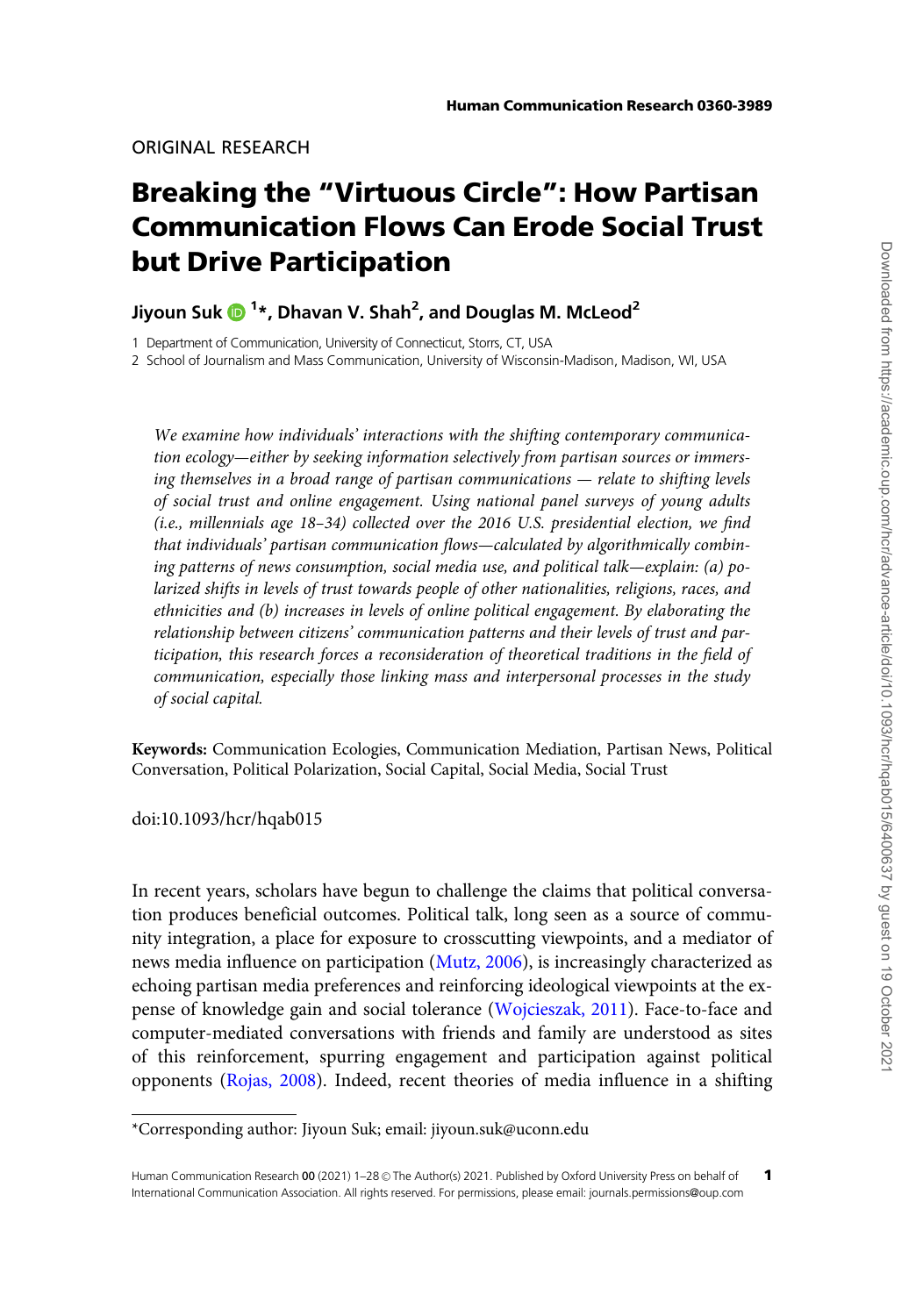communication ecology contend that certain patterns of political conversation, especially when coupled with partisan news usage, may limit both awareness of opposing viewpoints and tolerance for disagreement, eroding trust while still driving participation ([Shah et al., 2017\)](#page-26-0).

Understanding the consequences of partisan selective exposure and conversational "echo chambers" for democratic life takes on increasing urgency in light of the erosion of social comity. While the contemporary communication ecology encourages participatory engagement, as perhaps evidenced by rising voter turnout since 2000, it also appears to polarize opinion and erode social and political trust [\(Van der Meer, 2017](#page-27-0)). Indeed, some scholars assert that "trust is collapsing" in Westernized democracies, with dire social consequences ([Friedman, 2018](#page-24-0)) such as the destruction of the "virtuous circle" of social capital—the "tight reciprocal relationship between civic engagement and interpersonal trust" that is needed to sustain civil society ([Brehm & Rahn, 1997](#page-22-0), p. 1017). Social capital in societies with ethno-racial diversity relies on bridging forms of social trust that cross lines of difference ([Stolle & Harell, 2013\)](#page-26-0). If the contemporary communication ecology encourages participation but discourages social trust and cohesion among dissimilar groups, democratic functioning is diminished.

Past literature on mass communication has often considered news effects as channeled into political outcomes by interpersonal communication, typified by the communication mediation framework (e.g., [Cho et al., 2009\)](#page-23-0). However, this line of theorizing does not consider political outcomes beyond participation, due to its focus on engagement over questions of generalized trust. Further, news and talk have now converged into an amalgamated whole at the individual level, with social media as the foremost instantiation of this phenomenon, leading even proponents of this view to question this mediated structure [\(Shah et al., 2017\)](#page-26-0). In the contemporary communication ecology, the order in which people encounter news and talk about politics can be inverted, with online exchanges setting the stage for news. Such convergence of news and talk has consequences for democratic functioning and civic engagement.

In this study, we examine whether individuals' active curation of their news and talk channels to either emphasize cloistered, partisan communication flows or immersion in a broader array of media and conversational flows ([Thorson](#page-26-0) & [Wells,](#page-26-0) [2015\)](#page-26-0) is linked to different levels of social trust in dissimilar others and online forms of political participation. We test these relationships among a national panel study of young adults (millennials age 18–34), the generational cohort most embedded in the new communication ecology. Specifically, we find the ways individuals interact with the communication ecology—either by seeking sources selectively or consuming communication omnivorously across the political spectrum when engaging news, social media, and political talk partners—are related to: (a) polarized shifts in levels of trust towards dissimilar others (people of other nationalities, religions, and races) and (b) increased levels of online political participation during the contentious 2016 U.S. presidential election. The relationship of millennials'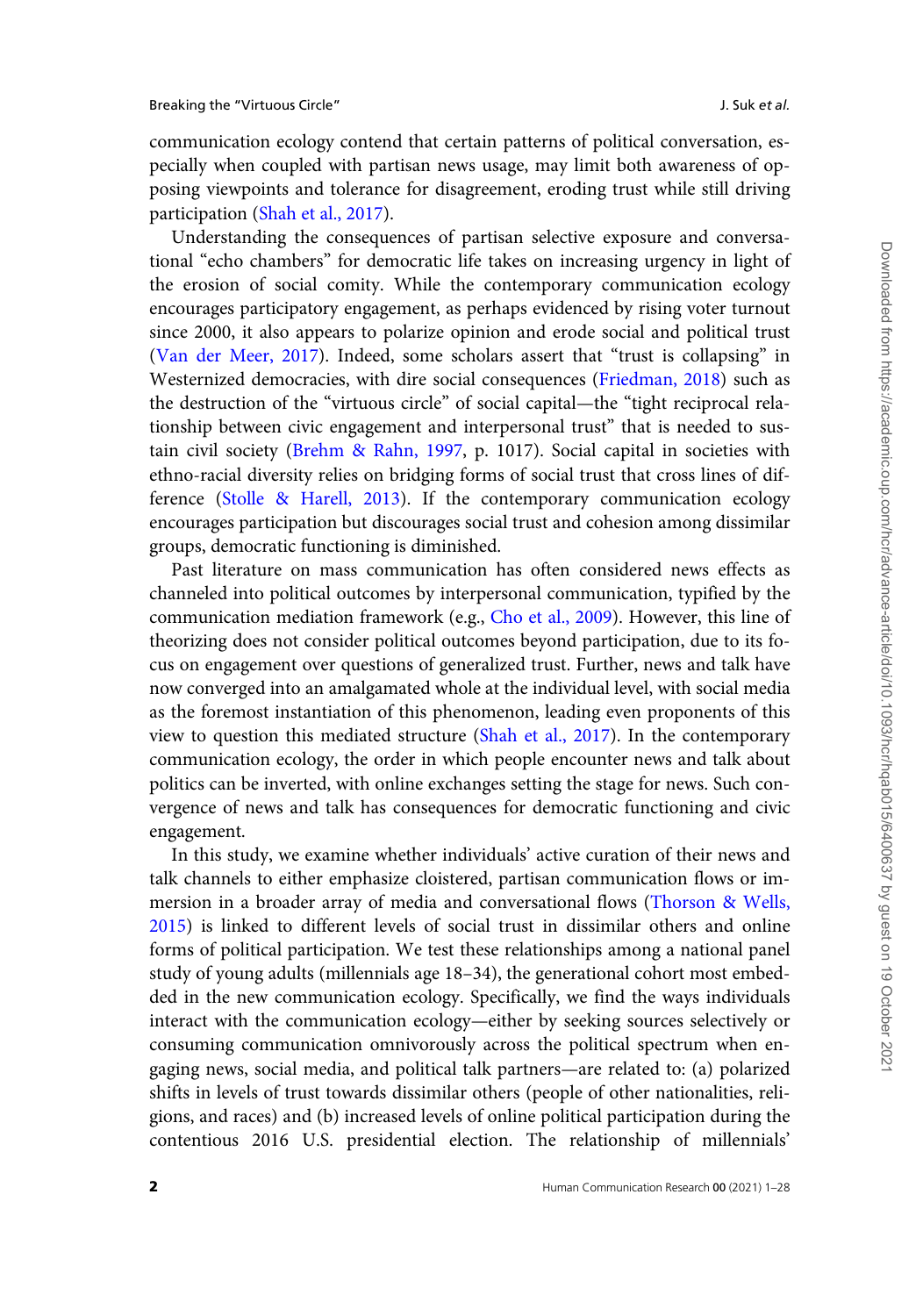communication patterns with their levels of trust and participation has important implications for longstanding theoretical traditions in the field of communication, especially those linking mass and interpersonal processes in the study of social capital and civic life.

#### Literature Review

This study draws on and contributes to the literature on selective news exposure in a hybrid, yet asymmetric media system. It also complicates past work by also considering partisan flows in social media and conversation. First, we anchor our study in the framework of a networked communication ecology that spans partisan news, digital platforms, and talk networks, rather than treating the effects of specific types of media or communication in isolation (e.g., social media vs. news media; see [Toff & Nielson,](#page-26-0) [2018\)](#page-26-0). Second, we consider the evidence for whether selective or omnivorous communication consumption patterns shift social trust in racial and ethnic minorities and influence online engagement. Third, we articulate our research question and hypotheses for testing with the national panel data of young adults, allowing deeper insights about temporal dynamics. By conceptualizing and operationalizing communication flows as encompassing news, social media, and interpersonal talk and performing lagged, concurrent, and fixed models with these measures, we look beyond cross-sectional relationships to consider over-time changes in interactions with the larger communication ecology during a very contentious election cycle.

## The Shifting Communication Ecology

Digital communication technologies have opened new avenues for information transmission in the communication ecology, leading to changes in media practices. In the contemporary communication ecology, actors and influence mechanisms from older and newer media co-exist and interact ([Chadwick, 2013\)](#page-23-0). With traditional media's growing reliance on digital audiences and weakened lines between producers and consumers, citizens are no longer passive receivers, but active participants in news production and distribution ([Chadwick, 2013\)](#page-23-0).

In the current networked communication ecology, media exposure is also more likely to be an expressive experience, and in that respect, a shared experience, where audience members interact with others, make comments regarding events on social networks, and amplify others' perspectives, all of which lead journalists to respond to these as signals of opinion ([Chadwick et al., 2017](#page-23-0)). In addition, with increasing competition among news outlets, the news ecology has shifted to target niche audiences ([Stroud, 2011](#page-26-0)) and reoriented toward political entertainment and infotainment options ([Young](#page-27-0) & [Tisinger, 2006\)](#page-27-0). Targeting their partisan audiences, journalists often produce ideologically palatable stories and amplify extreme rhetoric [\(Iyengar](#page-24-0) & [Hahn, 2009](#page-24-0)), which increases the likelihood that stories will be shared on social media ([Hasell](#page-24-0) [& Weeks, 2016](#page-24-0)). Given the convergence of content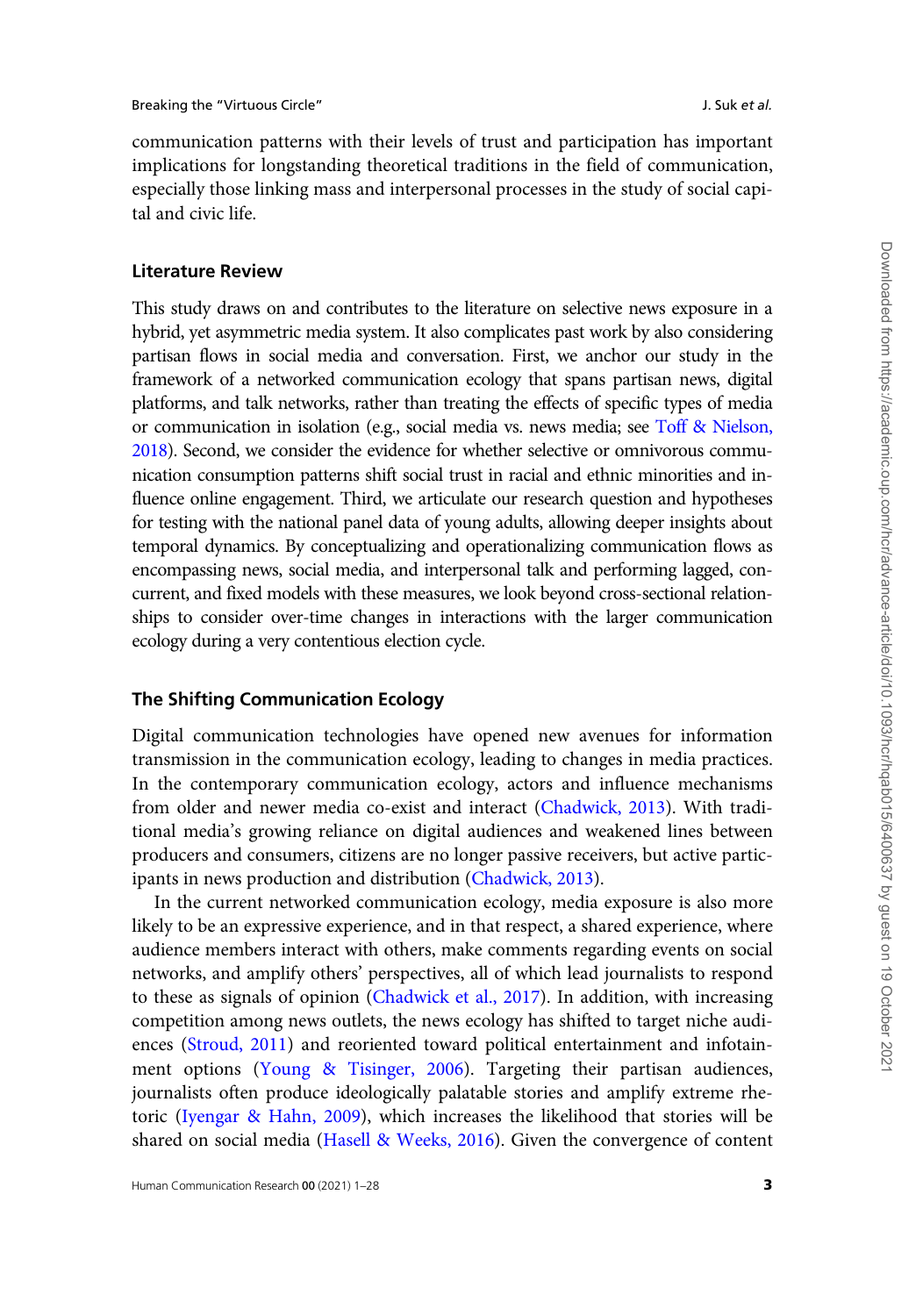across modes and platforms, it is up to individuals to make sense of the information environment around them and create their own repertoire for consuming various modes of news and information.

The shifting ecology has therefore shaped the ways people engage with communication, understand politics, and decide to engage in subsequent actions. Simple reception within a limited choice set has been replaced by more active information seeking. This environment encourages selective, yet not entirely exclusive media exposure, and involves multiple curators—human and algorithmic—in the information structure [\(Thorson](#page-26-0) & [Wells, 2015\)](#page-26-0). As these trends continue, we expect a decline in the extent to which individuals encounter diversity by seeking information from a range of sources, engaging in crosscutting talk, and building heterogeneous online networks. Some citizens, who opt for more cloistered communication flows, construct a polarized understanding of issues and groups, largely in line with ideological imperatives, selectively distorting facts and targeting opponents ([Shah et al., 2017](#page-26-0)). People are also mobilized through a web of connections and online network structures surrounding pluralistic issue publics ([Bennett](#page-22-0) & [Segerberg, 2012](#page-22-0)).

## Consequences for Social Trust

One potential consequence of the shifting communication ecology is widely divergent perspectives on civil society and social groups in society. Understanding and acceptance across different social groups are indispensable in modern societies with increasing cultural variability and global interconnectedness, as well as pressures from mass migration and religious differences ([Stolle & Harrell, 2013](#page-26-0)). In a sense, trust in different social groups is also sociologically constructed, as properties of the communities and contexts that individuals are experiencing (Newton et al., 2018), yet also built on ideologically distinct moral foundations [\(Haidt, 2012](#page-24-0)). The current communication environment, which highlights the merger of mass and interpersonal communication across digital and social spaces, is an important structural factor that reinforces or undermines social trust across different groups, reflecting and reinforcing the cultural, social, and moral foundations of different partisan subgroups.

The dynamics explaining social trust in dissimilar others are complex. Liberals and conservatives interpret politics and policy through different lenses, resulting in distinct narratives when discussing topics like race, immigration, and religious tolerance [\(Haidt, 2012\)](#page-24-0). Liberals emphasize caring for victims, freedom from repression, and fairness through political equality, whereas conservatives often counter these narratives by harkening to the maintenance of the social order, the rule of law, and adherence to tradition [\(Haidt, 2012\)](#page-24-0). It is not surprising, then, that the right has often argued for a restrictive approach to immigration and opposed multiculturalism ([Kundnani, 2012\)](#page-24-0). In contrast, progressives have emphasized greater openness to immigration, racial integration, and social equality ([Devos et al., 2002](#page-23-0)).

A sizable body of research also highlights how minorities, especially Blacks and Hispanics, are underrepresented as victims [\(Dixon, 2017;](#page-23-0) [Neely, 2015\)](#page-25-0) and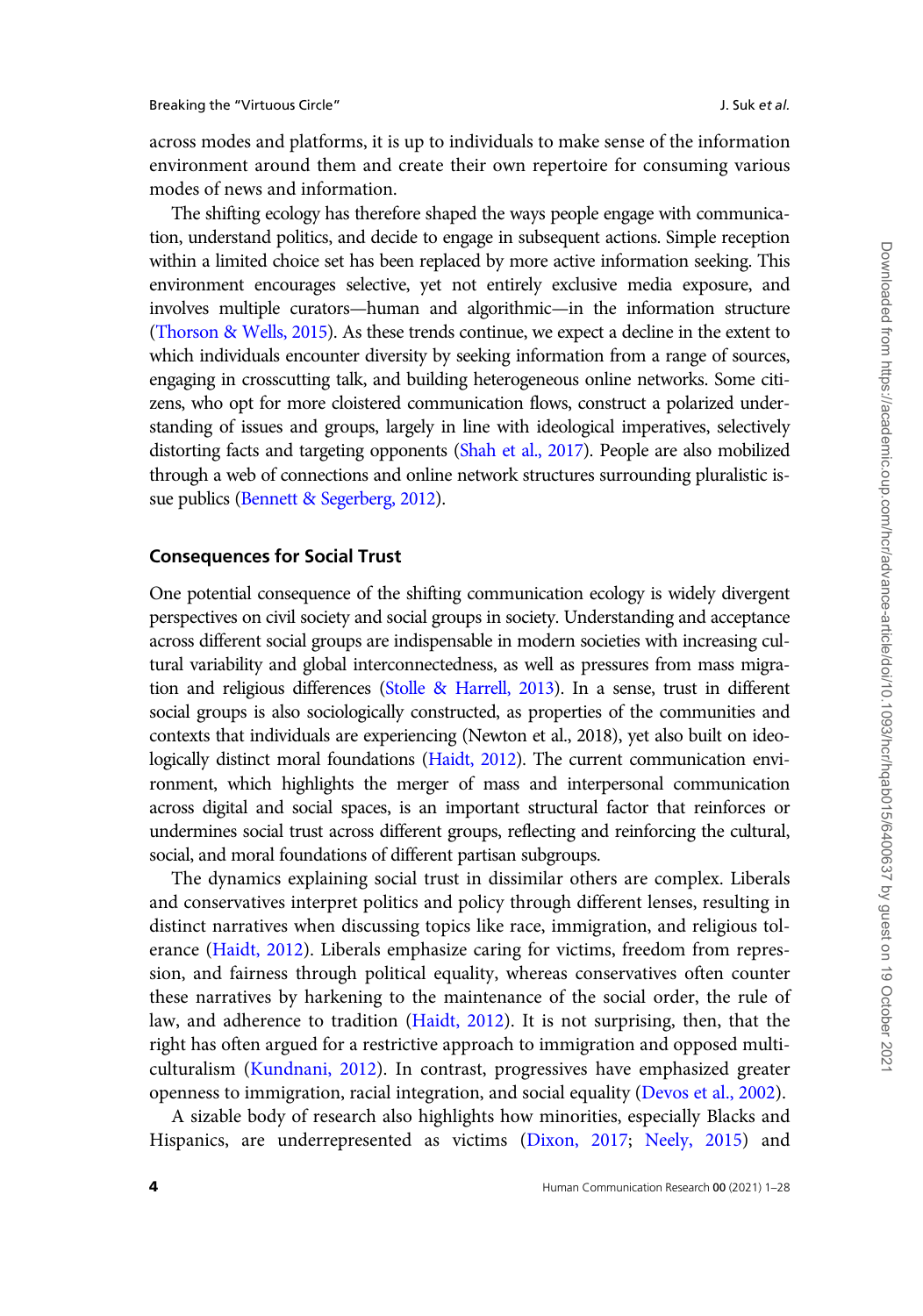overrepresented as perpetrators in the news coverage [\(Dixon et al., 2003](#page-23-0); [Gilliam](#page-24-0) [et al., 1996](#page-24-0)). This tendency toward "ethnic blame" coverage, linking people of color with the commission of crimes and social ills but otherwise marginalizing them ([Romer et al., 1998\)](#page-26-0), is especially pronounced on the right ([Pelled et al., 2021\)](#page-25-0). The convergence of news and talk, especially in digital spaces, increases the potential interplay of individual communication flows with partisan predispositions, likely working in tandem to shape social trust in people of other races, religions, and nationalities.

On one hand, the digital merger of mediated and interpersonal communication has afforded individuals with more accessible avenues to identify like-minded social clusters and to actively assess news and information consonant with their world views. In terms of networks of information, discussion, and action, we have seen increasing social and online sorting, with structural location and technological affordances shaping network homogeneity ([Colleoni et al., 2014\)](#page-23-0) in day-to-day life and in the networked online sphere. Vast literature focusing on Western democracies has documented that right-wing media and political elites emphasize populist and nationalist views ([Benkler et al., 2018](#page-22-0)), evoke white identity rhetoric ([Keskinen,](#page-24-0) [2013](#page-24-0)), and reinforce conservative Christian religious beliefs [\(Hmielowski et al.,](#page-24-0) [2020](#page-24-0)). The discourse from the right, which proposes more restrictive immigration policies, likely deepened distrust of other nationalities and religions, and potentially other racial and ethnic groups. In this sense, it is likely that individuals on the political right who seek to further cloister themselves in like-minded communication flows will show greater social distrust toward dissimilar social groups. The opposite is likely true of those immersing themselves in left-wing discourses, which tend to emphasize inclusivity and fairness, especially as it relates to religious affiliation, national origin, race, and ethnicity ([Haidt, 2012\)](#page-24-0).

As noted above, this is not to say that individuals do not encounter oppositional perspectives at all ([Nelson & Webster, 2017](#page-25-0); Möller et al., 2018). Some individuals omnivorously consume whatever information is available, from cable networks, social media, and conversation networks, thus engaging in a wide range of viewpoints, spanning both liberal and conservative viewpoints ([Edgerly, 2015](#page-23-0)), encountering information from across the increasingly networked media environment [\(Toff](#page-26-0) & [Nielsen, 2018\)](#page-26-0). While some people prefer to selectively expose themselves to likeminded partisan news [\(Feldman et al., 2014;](#page-23-0) [Slater, 2007;](#page-26-0) [Stroud, 2011\)](#page-26-0), others prefer a range of cross-cutting partisan communication and information consumed in tandem [\(Garrett et al., 2014\)](#page-24-0), with media omnivores actively using a wide variety of media sources and communication modes across the political spectrum ([Dempsey](#page-23-0) [et al., 2021](#page-23-0)). In a sense, immersion in communication flows across this networked ecology, spanning media types and ideology, invites more opportunities to encounter a wider range of diverse viewpoints ([Knobloch-Westerwick & Johnson, 2014](#page-24-0)).

The implications of this immersion in partisan communication flows remain uncertain. A large body of literature has examined how news consumption and political conversation can result in more informed opinions and actions. Evidence shows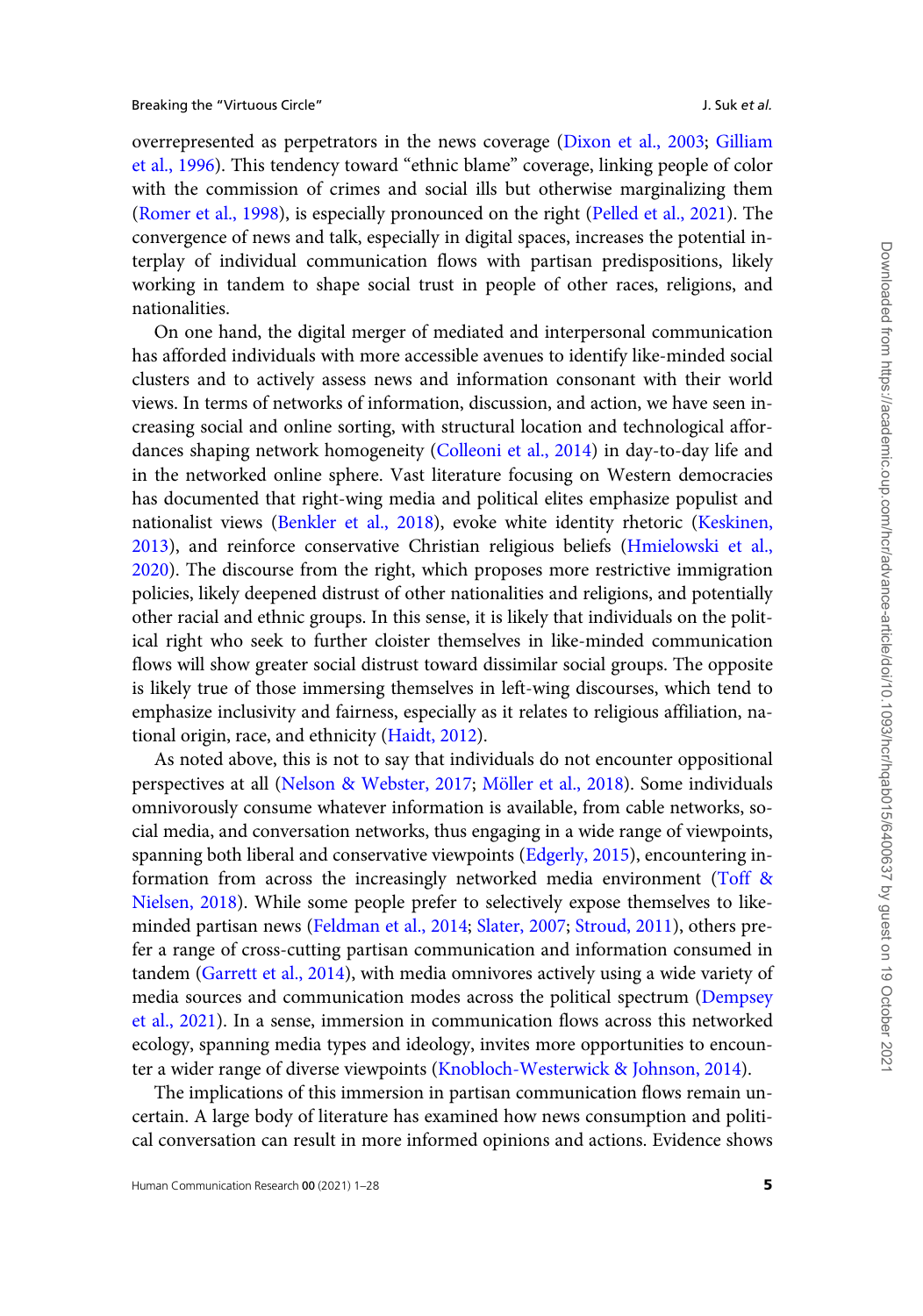that increased political diversity (e.g., having both liberals and conservatives in communication networks) enhanced political deliberation ([Huckfeldt et al., 2004](#page-24-0)), reducing polarized attitudes toward candidates. On the other hand, studies also suggest that exposure to counter-attitudinal messages can heighten motivated reasoning and cognitive filtering [\(Taber & Lodge, 2006\)](#page-26-0). Therefore, in today's networked communication ecology, where news media use and interpersonal conversations operate side-by-side, the question of whether partisans' omnivorous consumption of diverse communication flows shapes social trust remains open. Therefore, we offer the following hypotheses and research question:

H1: Liberals choosing more homogeneous than heterogeneous communication flows will be more trusting of people of other religions, nationalities, and races/ ethnicities.

H2: Conservatives choosing more homogeneous than heterogeneous communication flows will be less trusting of people of other religions, nationalities, and races/ethnicities.

RQ1: Will liberals and conservatives with greater immersion in communication flows (both politically homogeneous and heterogeneous) show more or less trust in people of other religions, nationalities, and races/ethnicities?

## Consequences for Online Participation

The conventional communication mediation model has suggested that informational uses of newspaper reading, TV viewing, and online news media use foster participation as their effects are channeled through the crucible of conversation, online and offline. However, communication networks, and the public's experience of them, have changed with the shifting news ecology. Many of the most active discursive communities are loosely organized around connective action networks, with these publics characterized by domain-specific knowledge, high information selectivity, and greater extremity and issue voting ([Bennett & Segerberg, 2012](#page-22-0)). Online forms of political messaging are especially popular among young people, in combination with or independent from local conversational networks, and appear to drive extra-institutional activism, civic participation, and political engagement ([Lee et al.,](#page-25-0) [2013\)](#page-25-0). Online expression and content sharing are preferred online political activities of young adults [\(Theocharis, 2011](#page-26-0)), as they also serve goals of self-presentation to their imagined audiences ([Thorson, 2014\)](#page-26-0). Studies show that mobilizing information from peers appearing on young people's news feeds encourages them to join community groups and take action [\(Leyva, 2017](#page-25-0)), suggesting that social media actions may shape offline participation [\(Kwak et al., 2018](#page-25-0)).

Along these same lines, seeing friends' political behaviors within like-minded social media networks influences political expression, information seeking, and voting behavior [\(Bond et al., 2012](#page-22-0)). Evidence also shows that behavioral outcomes are fostered within networks with high structural consolidation and homophily [\(Centola,](#page-23-0)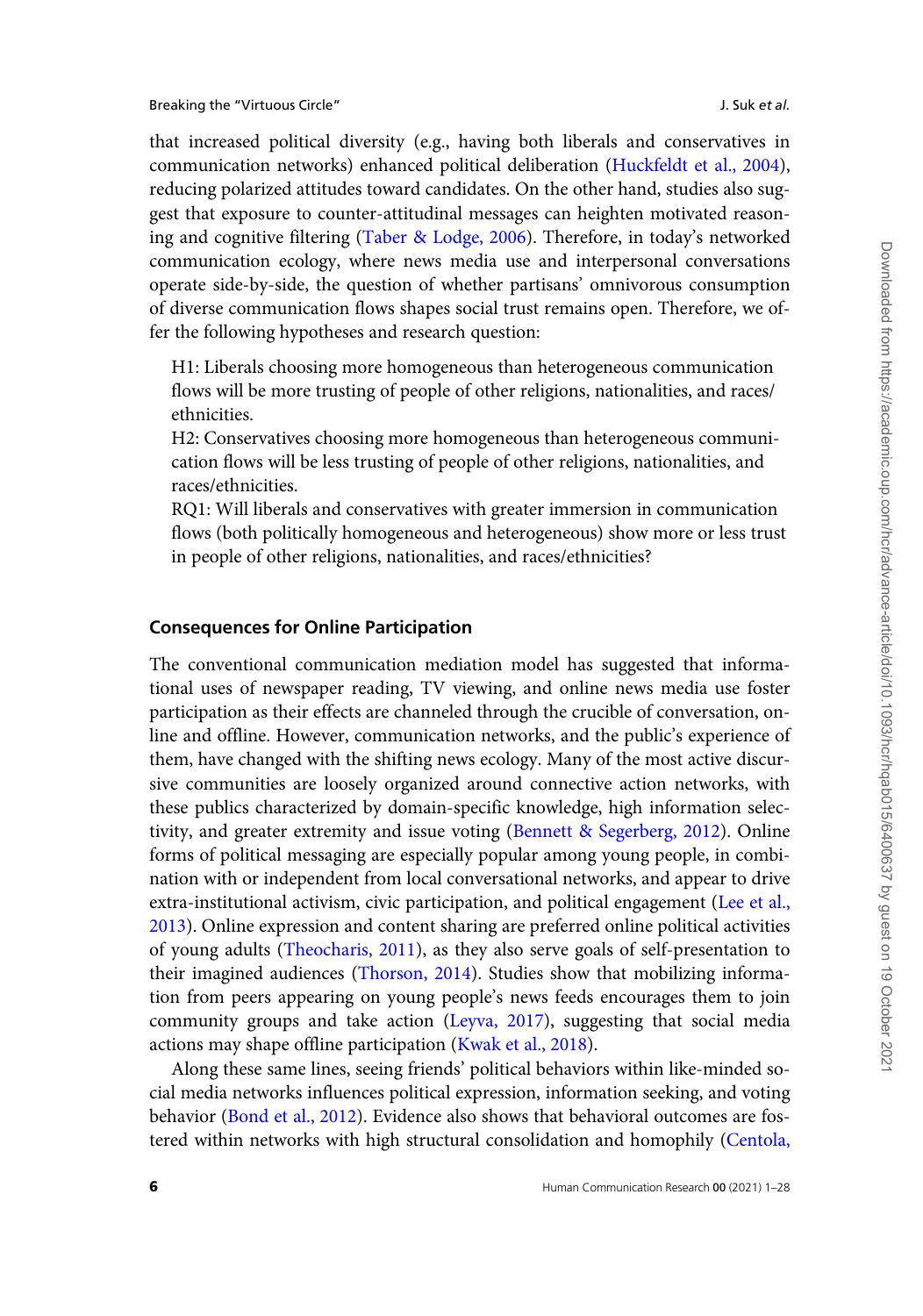[2015](#page-23-0)), suggesting civic action will be encouraged among those who engage with similar others. Much of the political communication literature suggests that selective exposure enhances political efficacy [\(Knobloch-Westerwick](#page-24-0) & [Johnson, 2014](#page-24-0)) and increases the likelihood of campaign and political participation [\(Stroud, 2011\)](#page-26-0). That is, partisans selectively embedded in like-minded communication flows may be more likely to be mobilized and participatory.

At the same time, overall immersion in communication flows suggests not only a greater likelihood of exposure to political information, but also diversity, including counter-attitudinal information ([Knobloch-Westerwick](#page-24-0) & [Johnson,](#page-24-0) [2014\)](#page-24-0). Size, diversity, and frequency of engagement with communication networks have been closely tied to information-seeking behavior ([Bello, 2012\)](#page-22-0), the spread of new ideas and actions ([Burt, 2004\)](#page-22-0), and informed participation ([McLeod et al., 1999\)](#page-25-0). Larger, less homophilous social networks facilitate information provision ([Granovetter, 1973\)](#page-24-0) thus encouraging collective action (Barberá et al., 2015). Similarly, the size of the network is associated with participatory action ([McClurg, 2006\)](#page-25-0), suggesting greater immersion in communication flows stimulates participation.

Therefore, we contend that the nexus of news, social media, and interpersonal communication remains a potent force in driving participatory engagement among Republicans and Democrats, from voting behavior and civic volunteerism to political consumerism and, increasingly, online participation. Such online participation takes the form of sharing articles, memes, or videos about politics and commenting on or discussing political posts shared by friends ([Lilleker](#page-25-0) & [Koc-Michalska, 2017](#page-25-0); [Vissers & Stolle, 2014](#page-27-0)), much of it intended to organize and mobilize political action in a manner favored by young adults (Ekström  $\&$  $Östman, 2015$ . Accordingly, we offer the following hypothesis regarding online political participation:

H3: Liberals choosing more homogeneous than heterogeneous communication flows will engage in more online political participation.

H4: Conservatives choosing more homogeneous than heterogeneous communication flows will engage in more online political participation.

H5: Liberals and conservatives with greater immersion in communication flows (both politically homogeneous and heterogeneous) will engage in more online political participation.

#### Method

#### The Context of the 2016 U.S. Election

We examine the asymmetric networked communication ecology and its implications for trust and participation in the context of the 2016 U.S. election. During any U.S. presidential election, intentional or unintentional exposure to political information is widespread due to high interest and saturation coverage [\(Morris & Morris, 2013\)](#page-25-0), but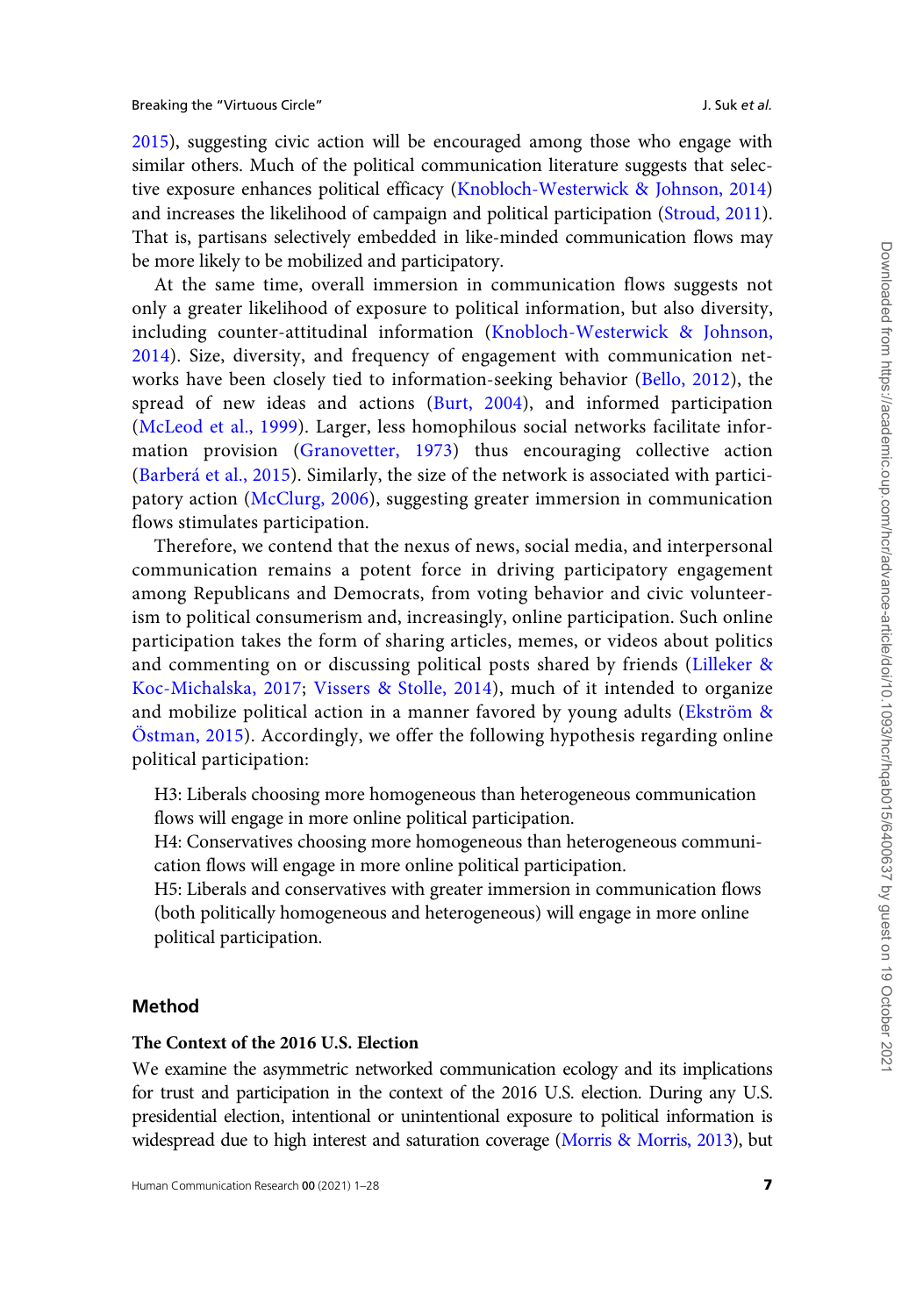this election was unusual even by U.S. standards. The reason: This election involved Donald Trump, a candidate who courted controversy and gained attention in the news media agenda by actively embracing social media and energizing his followers, fully leveraging the hybrid media system ([Wells et al., 2016](#page-27-0)).

The mainstream media's responsiveness to a range of candidates' activities, especially their efforts to generate attention over social media, shaped coverage over the election cycle [\(Wells et al., 2020\)](#page-27-0), but the structural asymmetry in the partisan media landscape amplified different political message flows along party lines. For instance, analyses reveal left-leaning and centrist media outlets focused on criticism and evaluation of both candidates' policies and personas, whereas those on the right amplified pro-Trump messages and adjusted their issue-agendas on immigration, jobs, and trade to align with the GOP nominee [\(Benkler et al., 2018](#page-22-0)). Relatedly, campaign rhetoric from Trump encouraged such tendencies, as demonstrated by distinct populist appeals against people of different nationalities, religions, races, and ethnicities and his embrace of anti-elitist and nationalist positions ([Oliver &](#page-25-0) [Rahn, 2016\)](#page-25-0). The contentiousness of this contest and the vehemence of the xenophobic discourse, which mirrors other increasingly bitter populist campaign battles across the globe, demands a deeper investigation into how individuals' interactions with asymmetric networked communication ecologies shape trust and participation over the course of a disputed election.

#### Communication Flows

Theorists and researchers have long focused on how different communication types, both mediated and interpersonal, are related to one another, thus contributing to community integration and civic engagement. The communication mediation model, for example, suggests a mediating role of political talk between news use and participation, where news media content provides the raw material for political conversation, with individuals using exchanges with others to interpret and make sense of media, encouraging civic and political engagement through the crucible of online and offline talk (e.g., [Cho et al., 2009\)](#page-23-0).

However, in the contemporary communication ecology, news and talk should be considered to have a more interdependent, mutual, and reciprocal relationship [\(Shah et al., 2017](#page-26-0)) rather than political talk being driven by news media use. Media exposure tends to be expressive and interactive, and this is particularly true for younger generational groups, who grew up as digital natives heavily immersed in social and mobile media. We advance the view that individual choices to engage with news media outlets, political news on social media, and political talk partners, collectively, shape their communication flows—i.e., the volume and variety of political information that makes it way to them based on those decisions. Each choice provides an opportunity for homogeneous or heterogeneous interactions, just as each one offers an opportunity to encounter more or less political information. For example, one individual might be omnivorous in their consumption of broadcast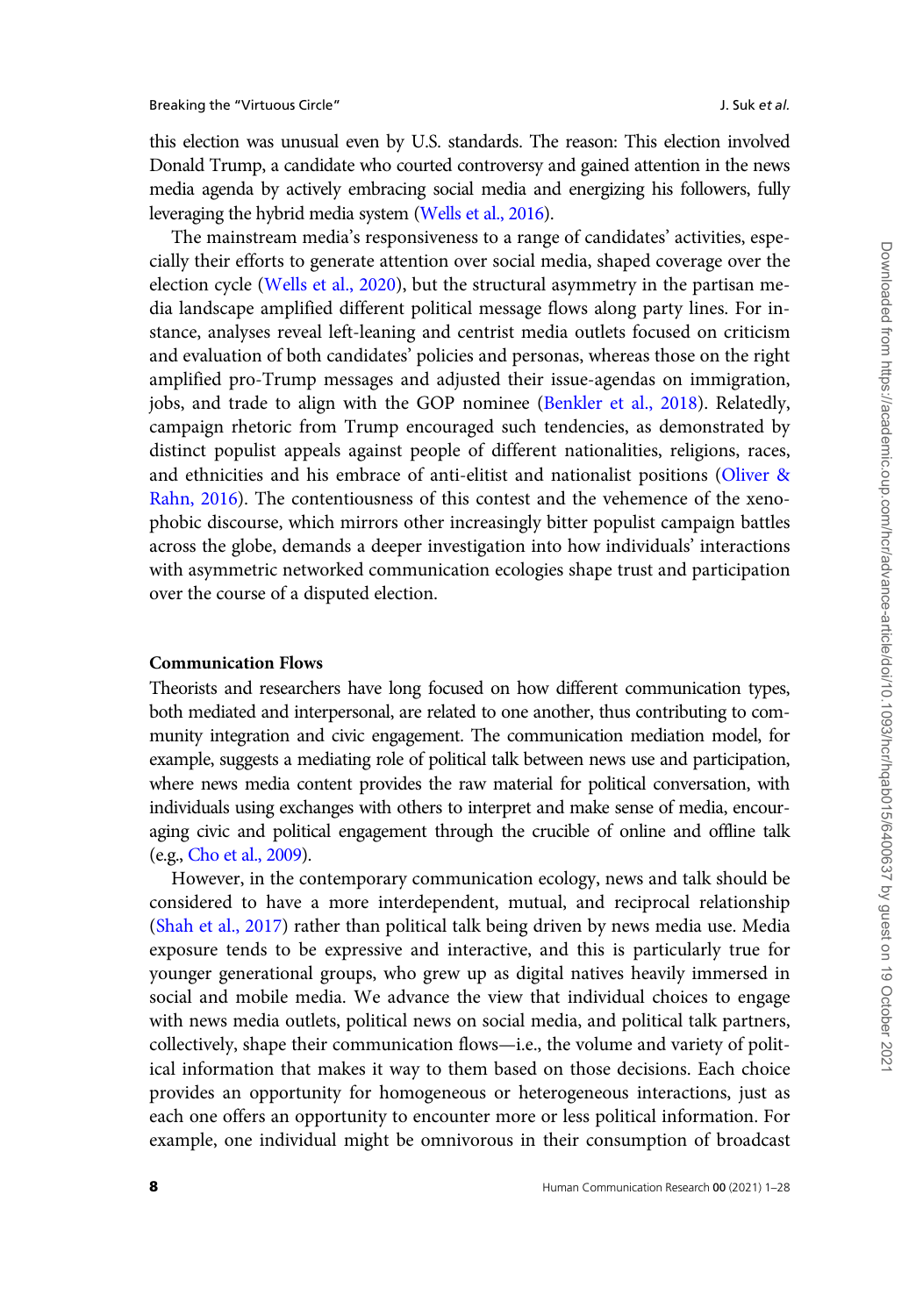and print news media content, using a range of partisan media outlets, but also have very homogeneous social media and conversational networks that they engage with frequently (i.e., a somewhat selective and quite immersive communication flow). Conversely, another individual might avoid news media and have a social media and conversational network that is more diverse but less active politically, meaning a limited pool of partisan exchanges (i.e., a less selective and immersive communication flow).

We, therefore, anchor our understanding of communication flows to the networked communication ecology that attends to patterns of use of news media, social media, and political talk, in combination, rather than segregating the effects of specific types of media (e.g., social media vs. news media) in a manner that runs counter to their mode of consumption and experience. We then link individual communication flows within the asymmetric networked communication ecology to important political outcomes—social trust and participatory engagement—properties integral to social capital and society's democratic functioning.

#### Data

To test our hypotheses and address research questions, we used data from a panel study of millennials age 18–34, collected by the polling firm GfK. This two-wave U.S. national panel survey was conducted around the 2016 Presidential election. The survey used a sample from KnowledgePanel, a probability-based web panel representative of the United States, which included an oversample of racial and ethnic ensure adequate representation of these groups. The first wave was conducted from September 21 to October 3, 2016, and included 1,603 respondents, reaching the response rate of 31%. The second wave was collected from December 6 to December 15, 2016, with 1101 original respondents completing the questionnaire for the retention rate of 70%. Participants received a cash-equivalent gift of \$5.00.

#### Measures

#### Communication Flows

Following our conceptualization on the networked nature of communication flows in the communication ecology characterized by partisan asymmetry, we constructed two types of communication flow variables encompassing news, talk, and social media consumption: first, for partisan selectivity, we created a net communication variable that indicates the relative homogeneity to heterogeneity in partisan communication flows, and second, for immersion of communication flows, we created a total partisan communication variable that combines both homogeneous and heterogeneous communication flows. Both measures were constructed within partisan groups, allowing us to assess the role of communication while accounting for partisanship (see [Supplementary Appendix I](https://academic.oup.com/hcr/article-lookup/doi/10.1093/hcr/hqab015#supplementary-data) for descriptive information).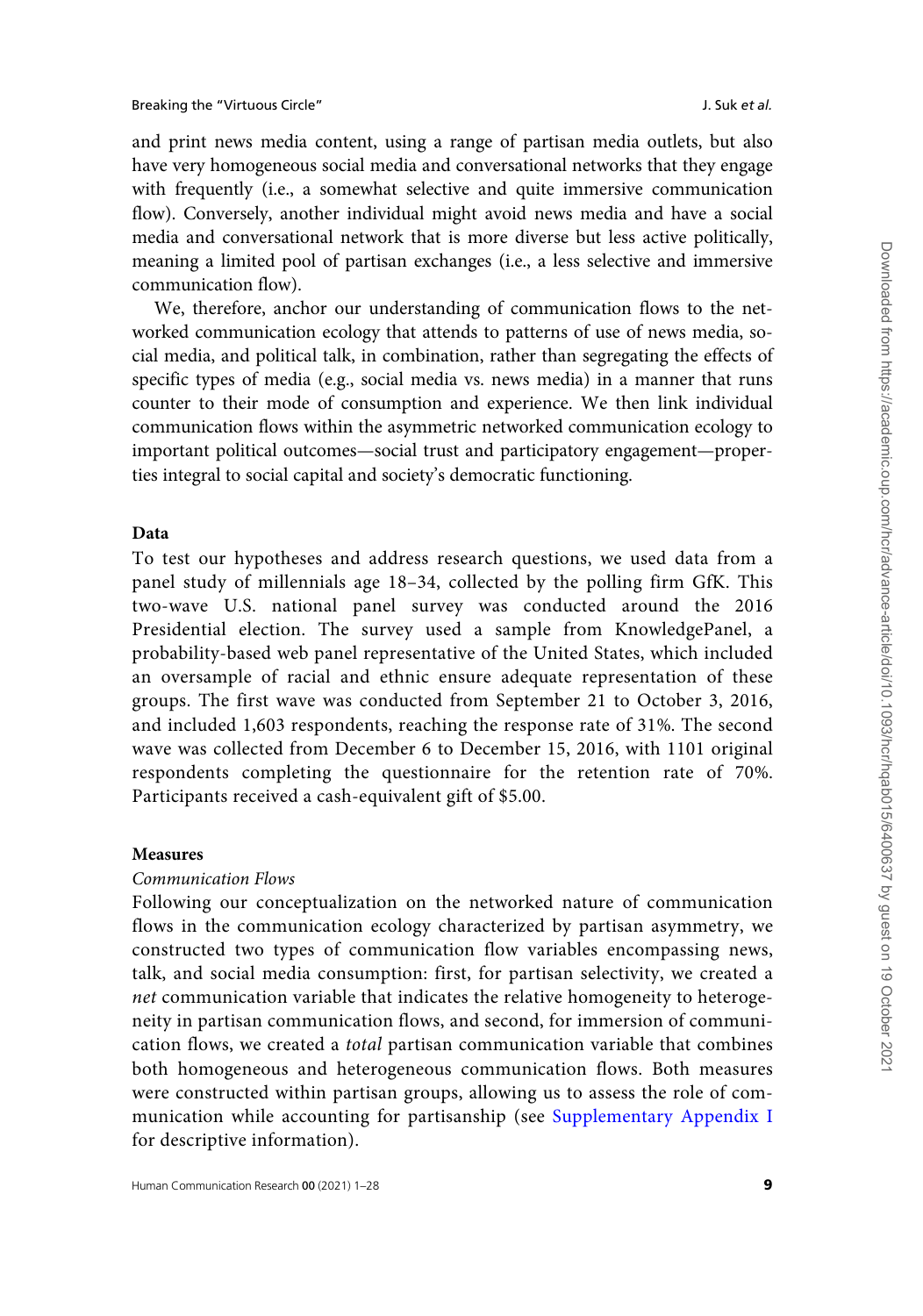Breaking the "Virtuous Circle" and the "Virtuous Circle" and the set al. Suk et al.

We first identified the nature of respondents' news media use, political talk, and social media use patterns. For each Democratic and Republican, including leaners, homogeneous communication flows were determined by combining the level of partisan media usage aligning with their political views, engagement in agreeable political conversation, and agreeable social media use. Similarly, heterogeneous communication flow consisted of the level of partisan media use that did not align with their political views, engagement in disagreeable political talk, and disagreeable social media use. For example, for those who identified as a Democrat (including leaners;  $N = 586$ ), a homogeneous communication flow was created by averaging the answers to the following questions: "During the past week, how often did you read news with a *liberal* perspective (e.g., MSNBC, Daily Kos, Slate, Talking Points Memo)?" (scale of 0 to7); "During the past month, how often did you talk about the election or politics with people who agree with you?" (scale of 1 to 5); "During the past month, how often did you agree with the political content or opinions your friends post on social media?" (scale of 1 to 5; Cronbach's  $\alpha = .67$  for W1, Cronbach's  $\alpha = .71$  for W2<sup>1</sup>) Democrats' heterogeneous communication flow was constructed by averaging the following questions: "During the past week, how often did you read news with a conservative (e.g., Fox News, Breitbart, Rush Limbaugh, Daily Caller) perspective?" (scale of 0 to 7); "During the past month, how often did you talk about the election or politics with people who disagree with you?" (scale of 1 to 5); "During the past month, how often did you disagree with the political content or opinions your friends post on social media?" (scale of 1 to 5; Cronbach's  $\alpha = .58$  for W1, Cronbach's  $\alpha = .61$  for W2). Due to a variance in scales, the items were first standardized then averaged to construct a single index of a homogeneous or heterogeneous communication flow. The records of opposing partisans and independents ( $N = 62$ ) were included as zero. Republicans' (including leaners;  $N = 419$ ) homogeneous communication flow (Cronbach's  $\alpha = .64$  for W1, Cronbach's  $\alpha = .66$  for W2) and heterogeneous communication flow (Cronbach's  $\alpha = .60$  for W1, Cronbach's  $\alpha = .61$  for W2) were created in a similar way.

We used these two components in our algorithmic assessment of each partisan's net and total partisan communication flows. For the net communication flow, which is the degree of engagement in homogeneous communication relative to heterogeneous communication, we subtracted heterogeneous communication flow from homogeneous communication flow for each partisan group. Net communication flow is represented mathematically as follows:

 $NetCommFlow_{(t)} = HomogeneousCommination_{(t)} -$ HeterogeneousCommunication $_{(t)}$  $=(\text{Like-mindedPartisanMedia}_{(t)} + \text{AgreeableConversion}_{(t)} +$ AgreeableSocialMedia<sub>(t)</sub>) – (CrosscuttingPartisanMedia<sub>(t)</sub> + DisagreeableConversation<sub>(t)</sub> + DisagreeableSocialMedia<sub>(t)</sub>)

where *t* denotes each time point.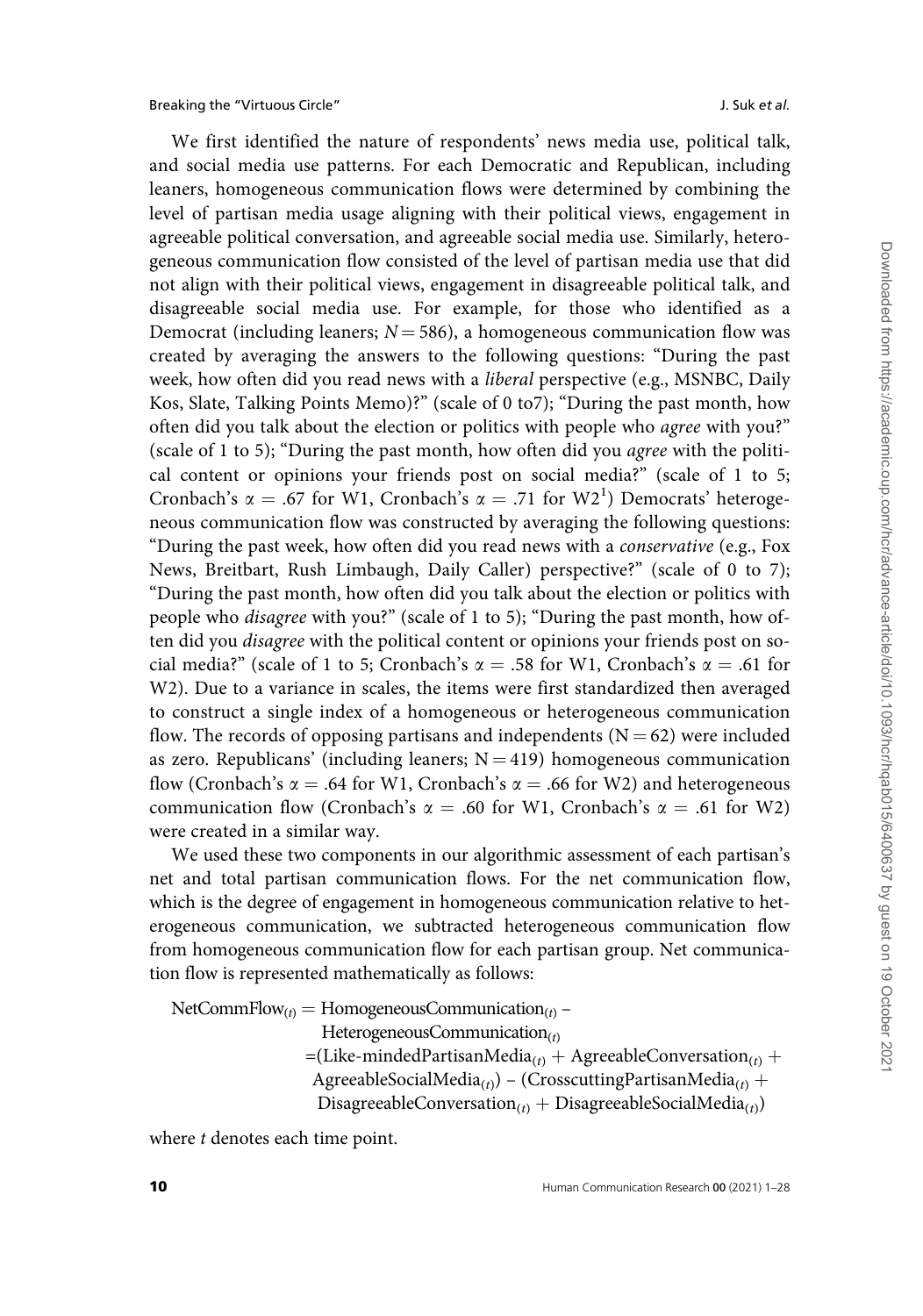The total partisan communication flows variable was created by summing up the homogeneity and heterogeneity of partisan communication flows, representing the intensity of overall partisan communication flows. In other words,

TotalPartisanCommFlow<sub>(t)</sub> = HomogeneousCommunication<sub>(t)</sub> + HeterogeneousCommunication $(t)$  $=$  (Like-mindedPartisanMedia<sub>(t)</sub> + AgreeableConversation<sub>(t)</sub> + AgreeableSocialMedia<sub>(t)</sub> + (CrosscuttingPartisanMedia<sub>(t)</sub> + DisagreeableConversation<sub>(t)</sub> + DisagreeableSocialMedia<sub>(t)</sub>)

where *t* denotes each time point.

The correlation between net communication flows in W1 and W2 was .52 ( $p <$ .001) among Democrats and .39 ( $p < .001$ ) among Republicans. The corresponding value for total communication flows between W1 and W2 was .60 ( $p < .001$ ) among Democrats and .61 ( $p < .001$ ) among Republicans, suggesting considerable stability in communication flows, albeit with some variability. In contrast, for each wave, net and total communication flows showed low correlations;  $r = .09 \, p < .01$ for Democrats in W1 and  $r = .07$ ,  $p < .05$  for Democrats in W2,  $r = .05$ ,  $p > .05$ for Republicans in W1 and  $r = .08$ ,  $p < .01$  for Republicans in W2, suggesting that being selective in communication consumption is quite distinct from being immersive.

### Social Trust

Respondents also evaluated their overall trust in different social groups on a 5-point scale (1 = distrust completely,  $5 =$  trust completely), including (a) people of other religions, (b) people of other nationalities, and (c) people of other races/ethnicities. An index of social trust was created by averaging these scores (Cronbach's  $\alpha$  in W1  $= .87$ ; W2  $= .89$ ).

#### Online Participation

Respondents answered the frequency of (a) sharing an article, photograph, or video related to political or social issues and (b) commented on or discussed news articles ([Lilleker & Koc-Michalska, 2017;](#page-25-0) [Vissers](#page-27-0) & [Stolle, 2014](#page-27-0)). Responses were measured on a 5-point scale (1 = Never, 5 = Often; correlation in  $W1 = .70$ ;  $W2 = .75$ ).

#### Political Orientations

We considered several political orientations as controls in the models. Literature suggests that political interest ([Prior, 2019](#page-26-0)), strength of partisanship ([Klar et al.,](#page-24-0) [2018](#page-24-0)), and ideological extremity [\(Rodriguez et al., 2017\)](#page-26-0) are strong predictors of ideologically consistent political attitudes as well as political engagement. We measured political interest by asking, "In general, I am interested in politics and national government" ( $M = 3.36$ ,  $SD = 0.95$ ). The strength of partisanship was created by using party identification item such that  $3 =$  strong partisans,  $2 =$  not strong partisans, 1 = leaners, 0 = independents  $(M = 1.77, SD = 0.93)$ .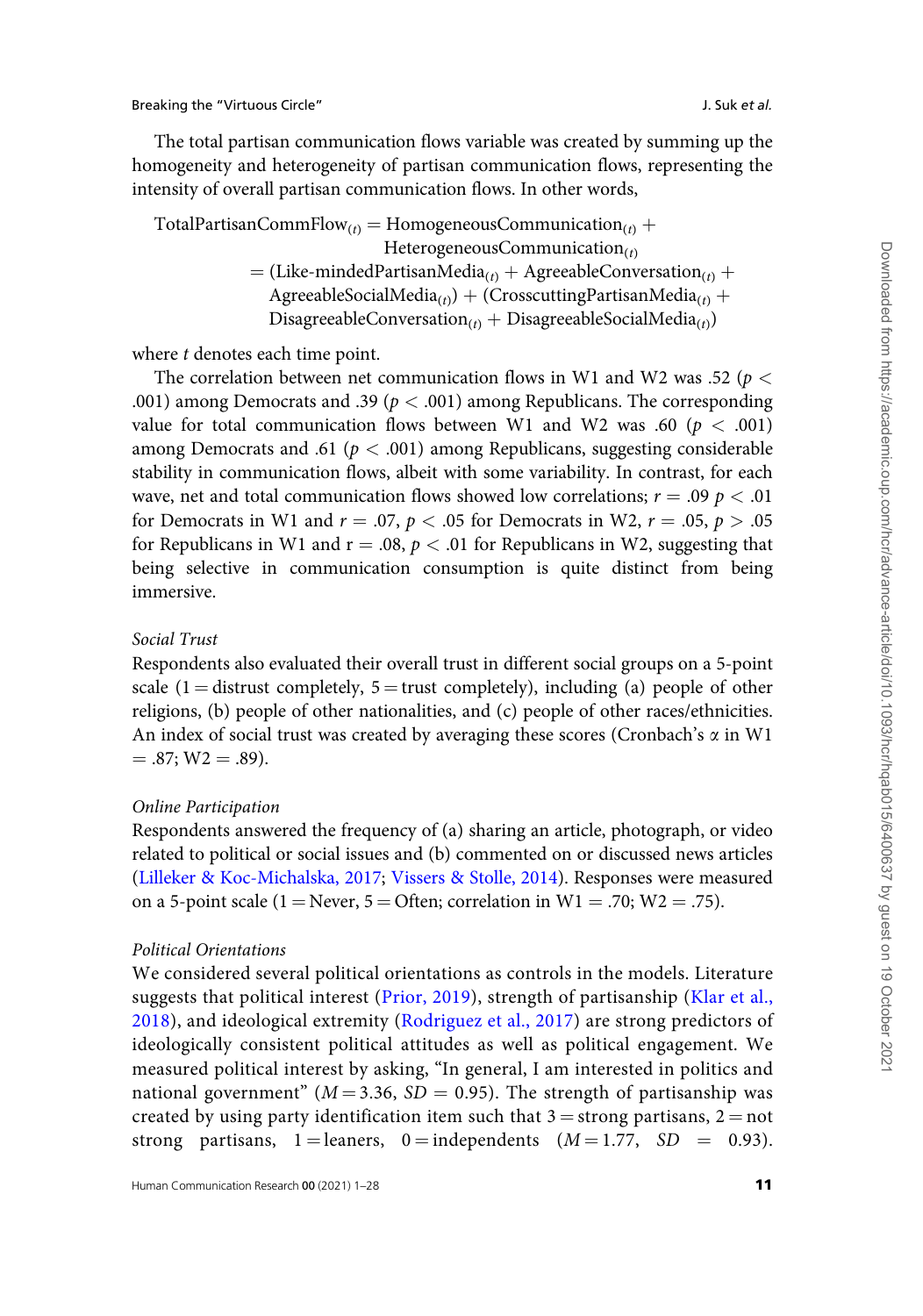Ideological extremity was also controlled  $(4 =$  extremely liberal or conservative,  $3 =$ liberal or conservative,  $2 =$ slightly liberal or conservative,  $1 =$ moderate,  $M = 2.17$ ,  $SD = 1.03$ ).

#### Demographics

Basic demographic variables were controlled in the models, including gender (47.1% females), age ( $M = 27.43$ ,  $SD = 4.43$ ), race (62.3% whites), education level (operationalized as highest degree received;  $Mdn =$  Associate degree), and household income ( $Mdn = $50,000- $59,999$ ). Given our sample of millennials, these numbers are consistent with population parameters in comparable RDD studies (Taylor & Keeter, 2010). $^{2}$ 

#### Baseline Association in W1

We examine the baseline relationship between communication flows and our key dependent variables, online participation and social trust, using W1 cross-sectional models. We do so because we recognize the strength of partisanship predicts homogeneity of communication flows, stronger and ideologically consistent political attitudes, and greater political engagement. These must be accounted for prior to testing models of change in these outcomes between W1 and W2. In the baseline models, each partisan's total (i.e., the overall intensity of partisan communication) and net (i.e., relative homogeneity in communication) communication flows at W1 were entered as separate independent variables, along with demographics, political interest, strength of partisanship, and ideological extremity as controls.

In W1, for social trust, Democrats' net homogeneity of communication flow in W1 was positively linked to the index of social trust ( $b = .18$ ,  $SE = .06$ ,  $p < .01$ ), indicating that Democrats' with more liberal communication diets exhibited a higher level of trust toward people of other religions, nationalities, and races and ethnicities. Neither partisan total communication flows nor Republicans' net flow was related to social trust in W1.

In addition, Democrats' and Republicans' total partisan communication flows were positively associated with a higher level of online participation ( $b = .47$ , SE = .02,  $p < .001$  for Democrats;  $b = .41$ ,  $SE = .03$ ,  $p < .001$  for Republicans). In other words, prior to the election, it was the overall flow of communication that was positively associated with online participatory behaviors, rather than the net communication flow.

#### Analytic Strategy

Using the full panel data, we first regressed the W2 variable on its W1 counterpart, given the considerable stability in these measures, thus creating residuals of each variable. We then examined two sets of regression residuals models: (a) lagged residuals models that predicted the residuals of the dependent variables from W1 values of communication flows (total and net for each partisan group), which assessed how the pre-election values explain changes in social trust and online participation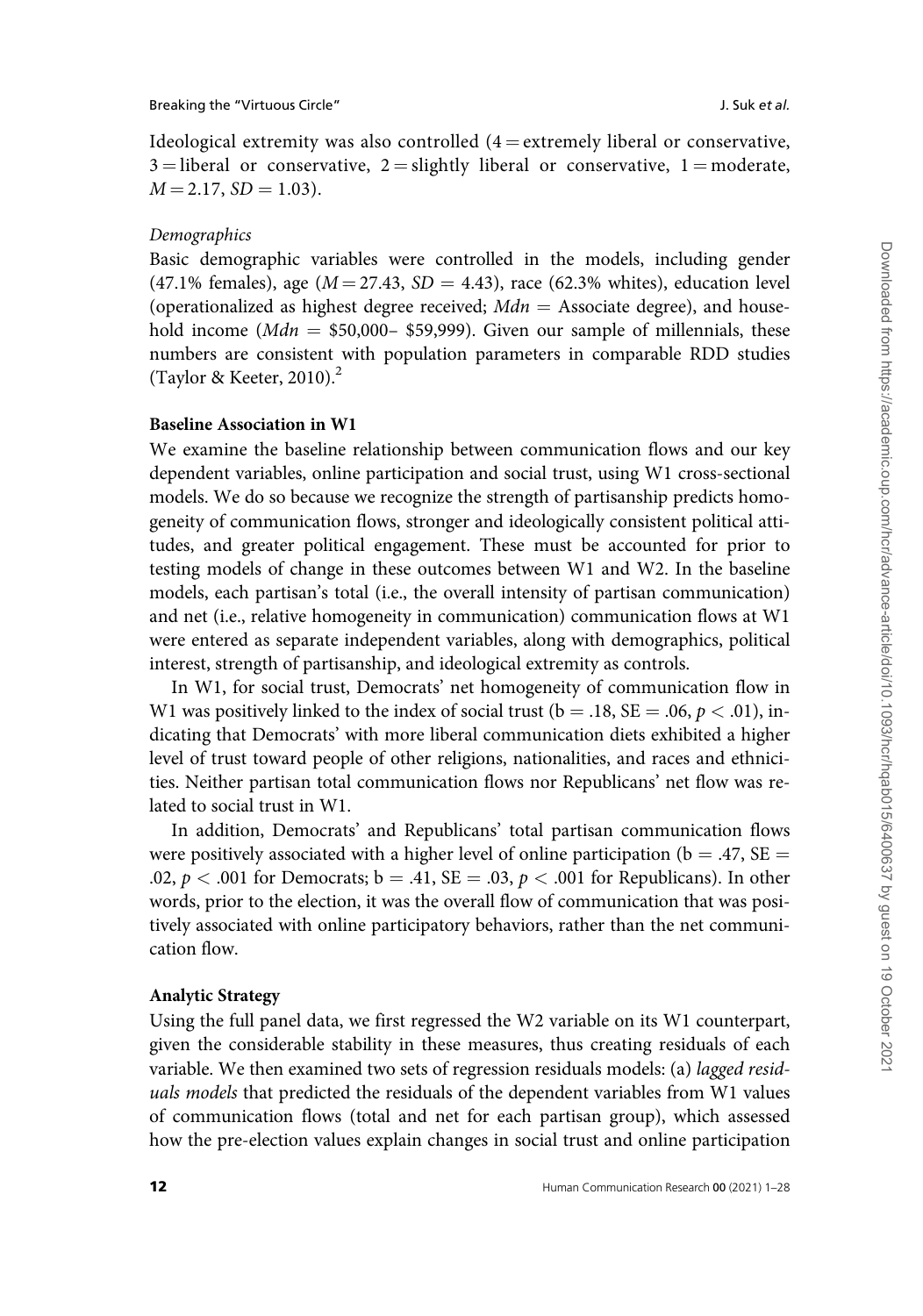over time, and (b) concurrent residuals models that predicted the residuals of dependent variables from residuals of communication flows (total and net for each partisan group), which allowed us to identify the association of aggregate changes of our key study variables over time. Additionally, we also conducted fixed effects models, using a raw difference score between W1 and W2 for each partisan's total and net communication flows variables to examine estimates of intra-individual changes during the election period. Tests of hypotheses examine all of the models for social trust and online participation.

#### Results

#### Lagged, Concurrent, and Fixed Effects Models of Social Trust

Using the lagged model, we first examined how young adults' prior engagement in communication flows in W1 was associated with the *change* in social trust between W1 and W2, as reflected in the residuals. We considered total and net communication flows in the same model, accounting for both the intensity of partisan communication flows and the degree of homogeneous over heterogeneous communication. According to the results (see [Table 1](#page-13-0)), for the combined index of social trust, Democrats' total and net communication flows in W1 were associated with positive change in trust toward dissimilar social groups; Democrats who were heavy consumers of partisan communication or engaged with a more liberal perspective prior to the election exhibited an increase in social trust toward dissimilar others over the course of the general election. For Republicans, on the other hand, their prior communication diet in W1, both total and net, were not associated with a change in social trust over time.

We further ran the analysis with decomposed social trust measures—trust in people of another religion, nationality, and race or ethnicity—in order to examine the relationships with trust in specific social groups. Democrats' total and net communication flows in W1 were positive predictors of trust in people of other religions and nationalities. Greater immersion in partisan communication flows as well as grounding in liberal communication flows in W1 were associated with increased trust toward these dissimilar others over the election cycle.

We next conducted the concurrent residuals model to examine how changes in total and net communication flows among partisans predicted changes in social trust over the course of the election. For both Democrats and Republicans, changes in net communication flows were significantly associated with changes in the level of social trust (see [Table 2](#page-14-0)). Democrats with more liberal communication flows were linked with increased trust in dissimilar social groups over the election. For Republicans, the opposite was true, as their move into more ideologically homogeneous communication reduced trust in dissimilar others. On the other hand, the residuals of total partisan communication flows for each partisan group did not predict social trust.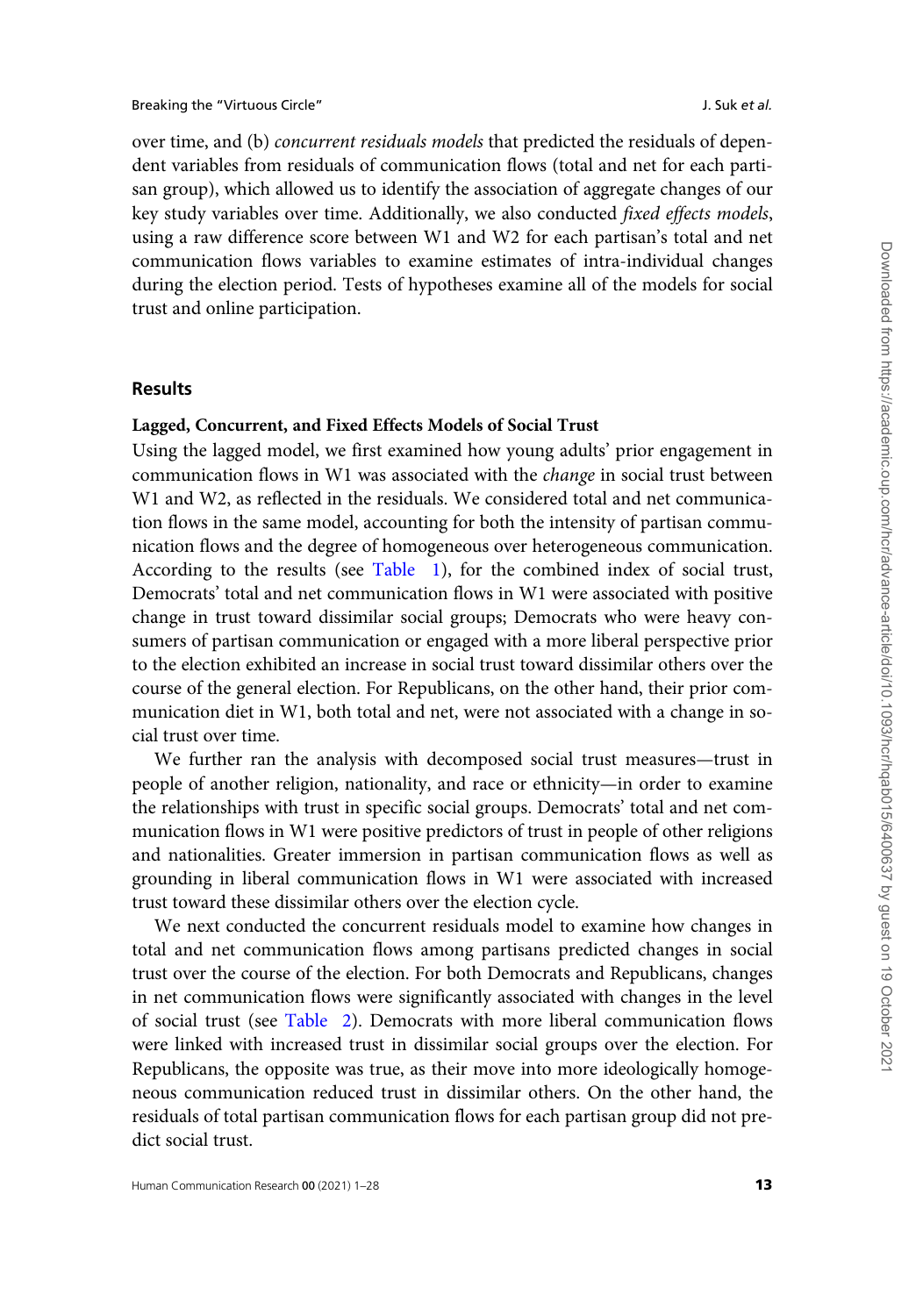| J<br>ŀ |  |
|--------|--|
| ۱      |  |
|        |  |
| ֕<br>J |  |
| í      |  |
| ֚<br>l |  |
|        |  |

| 1<br>ļ<br>l                                                                                                                                                                             |
|-----------------------------------------------------------------------------------------------------------------------------------------------------------------------------------------|
| l<br>ı<br>I<br>י<br>גרים<br>ש<br>ļ<br>4                                                                                                                                                 |
| ֧֖֧֧֧֧֧֧֧֧֧֧֧֧֧֧֧֧֧֧֧֧֛֚֚֚֚֚֚֚֚֚֚֚֚֚֚֚֚֚֝֓֝֓֝֓֝֓֝֬֝֬֝֬֝֓֝֬֝֬֝֬֝֬֝֬֝֬֝֬֝֬֝֬֝֬֝֬֝֬<br>֧֧֧֧֧֧֧֛֪֪֪֪֪֪֪֪֪֪֪֪֪֪֪֪֪֪֪֝֬֘֩֜<br>i<br>I<br> <br> <br> <br> <br> <br>$-200 - 10$<br>ı<br>ļ<br>ׅ֘֒ |
| $-1$<br>Combine<br>$\overline{\phantom{a}}$                                                                                                                                             |

 $\overline{1}$ 

|                                                       | Estimates           | <b>SE</b> | Estimates                                                                                       | <b>SE</b>                            | Estimates                                                                          | 5E                                     | Estimates                                                                                                   | SE <sub>1</sub>                             |
|-------------------------------------------------------|---------------------|-----------|-------------------------------------------------------------------------------------------------|--------------------------------------|------------------------------------------------------------------------------------|----------------------------------------|-------------------------------------------------------------------------------------------------------------|---------------------------------------------|
| (Intercept)                                           |                     |           |                                                                                                 |                                      | $-0.52$ <sup>*</sup>                                                               |                                        |                                                                                                             |                                             |
| Age                                                   |                     |           |                                                                                                 |                                      |                                                                                    |                                        |                                                                                                             |                                             |
| <b>Education</b> level                                |                     |           |                                                                                                 |                                      |                                                                                    |                                        |                                                                                                             |                                             |
| White                                                 |                     |           | $-0.32$<br>$-0.05$<br>$-0.05$<br>$-0.05$<br>$-0.05$<br>$-0.03$<br>$-0.03$<br>$-0.00$<br>$-0.00$ | 0.31<br>0.91<br>0.91<br>0.91<br>0.93 | $-0.00$<br>$0.05$ <sup>*</sup><br>$0.11$<br>$0.07$<br>$0.000$<br>$0.000$<br>$0.00$ | 0.30<br>0.01 0.05<br>0.00 0.03<br>0.00 | $-0.47$<br>$-0.07$<br>$-0.07$<br>$-0.07$<br>$-0.07$<br>$-0.07$<br>$-0.07$<br>$-0.07$<br>$-0.02$<br>$-0.02$  |                                             |
| Female                                                |                     |           |                                                                                                 |                                      |                                                                                    |                                        |                                                                                                             |                                             |
| Income                                                |                     |           |                                                                                                 |                                      |                                                                                    |                                        |                                                                                                             |                                             |
| Political interest                                    |                     |           |                                                                                                 |                                      |                                                                                    |                                        |                                                                                                             |                                             |
| Partisan strength                                     |                     |           |                                                                                                 | 0.03                                 |                                                                                    | 0.03                                   |                                                                                                             |                                             |
| Ideological extremity                                 |                     |           |                                                                                                 | 0.02                                 |                                                                                    | 0.02                                   |                                                                                                             |                                             |
| Total communication flows                             |                     |           |                                                                                                 |                                      |                                                                                    |                                        |                                                                                                             |                                             |
| Dem total communication in W1                         | $0.06^{*}$<br>0.02  |           | $0.07$ <sup>**</sup>                                                                            | 0.02                                 |                                                                                    | 0.02                                   | $0.07$ $\phantom{00}^{\ast\ast}$                                                                            |                                             |
| $\overline{\mathsf{x}}$<br>Rep total communication in |                     | 0.02      | $-0.02$                                                                                         | 0.03                                 | 0.04                                                                               | 0.03                                   | 0.04                                                                                                        | 0.03                                        |
| Net communication flows                               |                     |           |                                                                                                 |                                      |                                                                                    |                                        |                                                                                                             |                                             |
| $\frac{1}{N}$<br>Dem net communication in             | $0.14$ <sup>*</sup> |           | $0.14$ <sup>*</sup>                                                                             |                                      | $\begin{smallmatrix} 0.21 \ 0.05 \end{smallmatrix}$                                |                                        |                                                                                                             |                                             |
| Rep net communication in                              | 0.06                | 0.08      | 0.04                                                                                            | $0.06$<br>0.08                       |                                                                                    | $0.07$<br>0.09                         | $0.10$<br>0.09                                                                                              | $\begin{array}{c} 0.07 \\ 0.09 \end{array}$ |
|                                                       | 993                 |           |                                                                                                 |                                      | 996                                                                                |                                        | 1002                                                                                                        |                                             |
| Adjusted $R^2$                                        | 0.043               |           | 996<br>0.037                                                                                    |                                      | 0.038                                                                              |                                        | 0.041                                                                                                       |                                             |
| $*p < .05$ $p < .01$ , $p <$                          |                     |           |                                                                                                 |                                      |                                                                                    |                                        | 001. Note: The dependent variables are residualized variables after regressing social trust in W2 on its W1 |                                             |

<span id="page-13-0"></span>Breaking the "Virtuous Circle" and the "Virtuous Circle" and the U.S. Suk et al.

 $\overline{1}$ 

Downloaded from https://academic.oup.com/hcr/advance-article/doi/10.1093/hcr/hqab015/6400637 by guest on 19 October 2021 Downloaded from https://academic.oup.com/hcr/advance-article/doi/10.1093/hcr/hqab015/6400637 by guest on 19 October 2021

counterpart.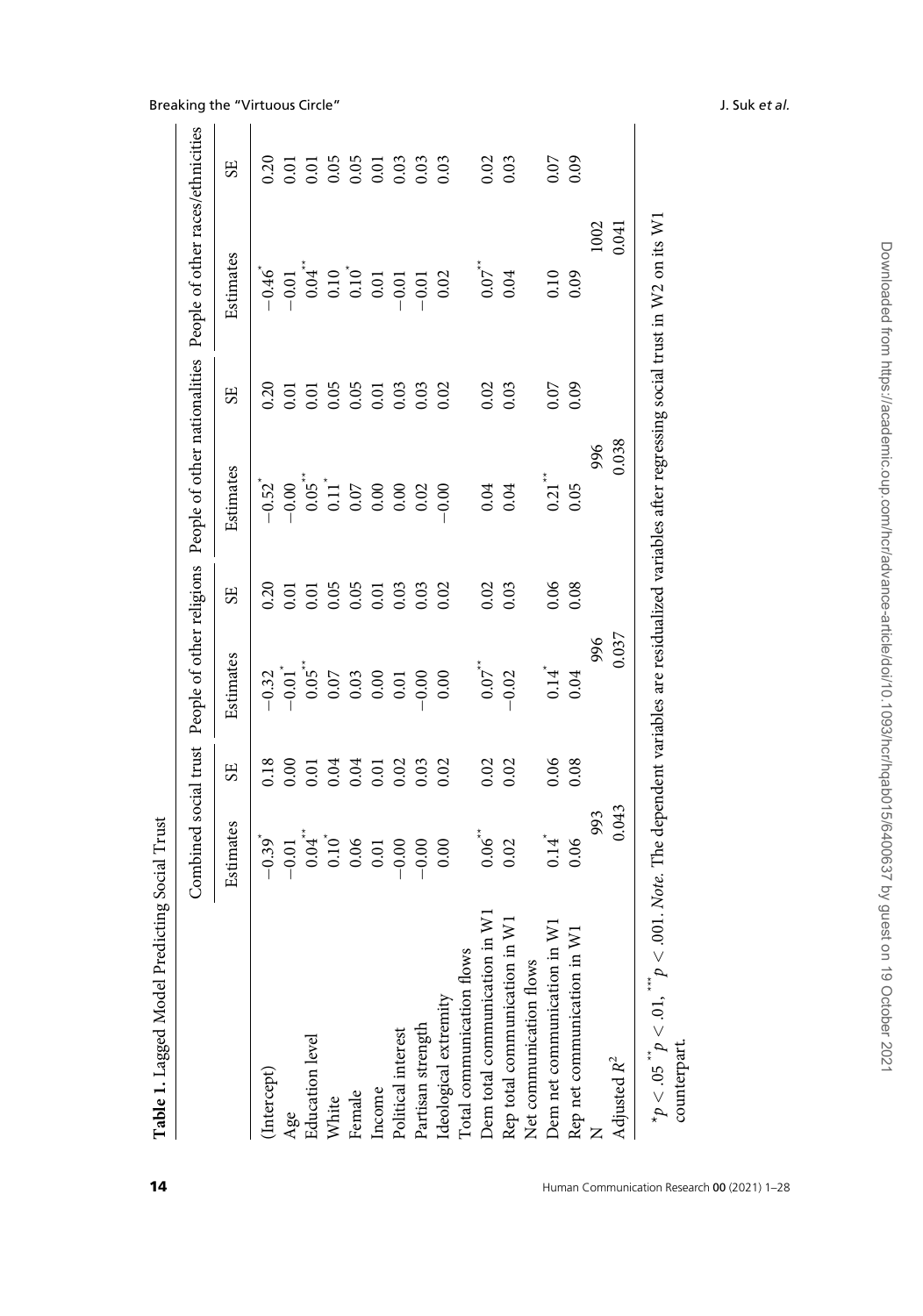| $-1$<br>$\frac{1}{2}$<br>l<br>$\sim$<br>١<br>ı<br>i |  |
|-----------------------------------------------------|--|
| t<br>ľ                                              |  |

<span id="page-14-0"></span>

|                                                    | Combined social trust                                               |                | People of other religions                                                      |                  | People of other nationalities                                                       |                                                          | People of other races/ethnicities                              |      |
|----------------------------------------------------|---------------------------------------------------------------------|----------------|--------------------------------------------------------------------------------|------------------|-------------------------------------------------------------------------------------|----------------------------------------------------------|----------------------------------------------------------------|------|
|                                                    | Estimates                                                           | SE <sub></sub> | Estimates                                                                      | 55               | Estimates                                                                           | 55                                                       | Estimates                                                      | 55   |
| Intercept)                                         | $-0.59$ <sup>**</sup>                                               | 0.17           | $-0.49$ <sup>*</sup>                                                           | 0.19             | $-0.78***$                                                                          |                                                          | $-0.63$ <sup>**</sup>                                          |      |
|                                                    |                                                                     |                |                                                                                | 0.01             |                                                                                     | 0.20                                                     |                                                                |      |
| Age<br>Education level                             | $-0.01$<br>$0.04$<br>$0.10$<br>$0.05$<br>$0.03$<br>$0.03$<br>$0.03$ |                | $-0.01$<br>$-0.05$<br>$0.05$<br>$0.03$<br>$0.01$<br>$0.03$<br>$0.01$<br>$0.01$ | 0.01             | $-0.05$<br>$-0.05$<br>$-1.1$<br>$-0.08$<br>$-0.03$<br>$-0.03$<br>$-0.03$<br>$-0.01$ |                                                          |                                                                |      |
| White                                              |                                                                     |                |                                                                                | 0.05             |                                                                                     |                                                          |                                                                |      |
| Female                                             |                                                                     |                |                                                                                |                  |                                                                                     | $0.05$<br>$0.05$<br>$0.01$<br>$0.03$<br>$0.03$<br>$0.03$ |                                                                |      |
| Income                                             |                                                                     |                |                                                                                | $0.05$<br>$0.01$ |                                                                                     |                                                          |                                                                |      |
| Political interest                                 |                                                                     |                |                                                                                | 0.03             |                                                                                     |                                                          |                                                                |      |
| Partisan strength                                  |                                                                     |                |                                                                                | 0.03             |                                                                                     |                                                          |                                                                |      |
| deological extremity                               |                                                                     |                |                                                                                | 0.02             |                                                                                     | 0.02                                                     | $-0.05$<br>$-0.05$<br>$-0.10$<br>$-0.03$<br>$-0.03$<br>$-0.03$ |      |
| Total communication flows                          |                                                                     |                |                                                                                |                  |                                                                                     |                                                          |                                                                |      |
| Dem total communication                            | 0.03                                                                | 0.02           | $\frac{0.02}{-0.03}$                                                           | 0.03             |                                                                                     | 0.03                                                     | $0.07^{*}$<br>-0.04                                            | 0.03 |
|                                                    | $-0.03$                                                             |                |                                                                                | 0.03             | $0.00 - 0.02$                                                                       | 0.03                                                     |                                                                | 0.03 |
| Rep total communication<br>Net communication flows |                                                                     |                |                                                                                |                  |                                                                                     |                                                          |                                                                |      |
| Dem net communication                              | $0.15$ <sup>**</sup>                                                |                | $0.20$ <sup>*</sup>                                                            | 0.06             |                                                                                     |                                                          | $\overline{5}1.0$                                              |      |
| Rep net communication                              | $-0.23$ <sup>**</sup>                                               | $0.06$<br>0.07 | $-0.31***$                                                                     | 0.08             | $0.11$<br>$-0.26$                                                                   | 0.06                                                     | $-0.13$                                                        | 0.07 |
|                                                    | 993                                                                 |                | 996                                                                            |                  |                                                                                     |                                                          | 1,002                                                          |      |
| Adjusted $R^2$                                     | 0.047                                                               |                | 0.046                                                                          |                  | 996<br>0.037                                                                        |                                                          | 0.043                                                          |      |
| * $p < .05,$ " $p < .01,$ " $p < .$                | .001.                                                               |                |                                                                                |                  |                                                                                     |                                                          |                                                                |      |

Note. The dependent variables and partisan total and net communication variables are residualized variables, after regressing W2 variables on

W1 counterparts.

W1 counterparts.

Human Communication Research 00 (2021) 1–28 15 16 16 16 16 16 16 17 16 17 16 17 16 17 16 17 16 17 16 17 16 17 1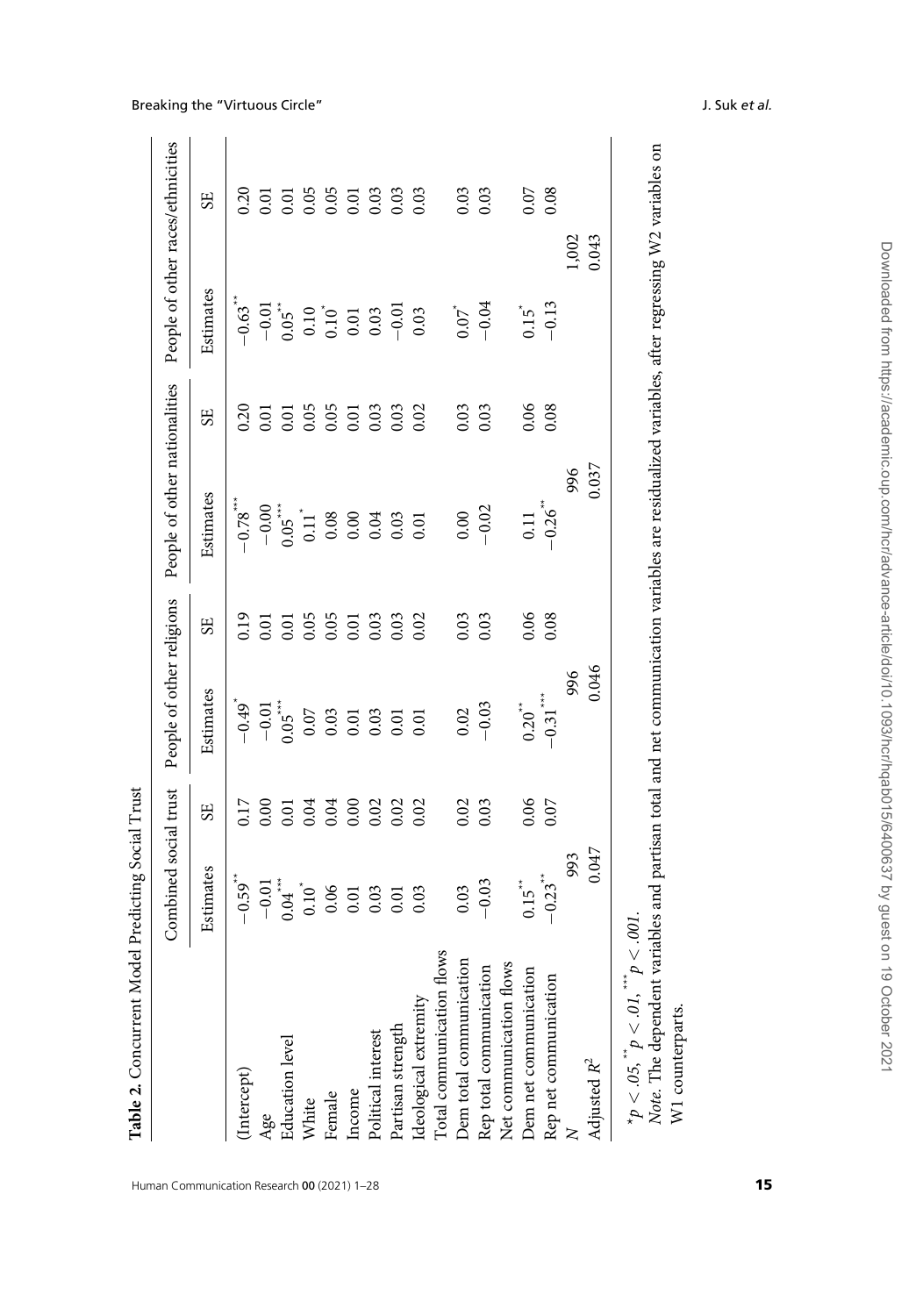When looking at specific targets of social trust by disaggregating our index, we confirm the core patterns. Democrats who cloistered themselves in increasingly liberal communication flows also increased their trust toward people of other religions and other races/ethnicities. For Republicans, those who became more embedded in conservative communication flows exhibited a decreased trust in people of other religions and other nationalities. Total partisan communication flow was positively associated with higher trust in people of other races/ethnicities among Democrats, suggesting salutary effects on certain types of trust when exposed to more communications.

Our results of the fixed effects model reveal a similar pattern. For Republicans, changes in net communication flows toward more homogeneous views lowered trust in people of other religions (b = -.23, SE = .09,  $p < .01$ ) and other nationalities ( $b = -.21$ , SE = .09,  $p < .05$ ). In contrast, changes in net communication flows among Democrats were positively linked with increased trust in people of other races ( $b = .16$ ,  $SE = .07$ ,  $p < .05$ ; see [Supplementary Appendix II](https://academic.oup.com/hcr/article-lookup/doi/10.1093/hcr/hqab015#supplementary-data) for full details). Overall, results from lagged, concurrent models, and fixed effects models support H1 and H2. For RQ1, it appears that greater overall immersion in partisan communication flows fortifies social trust among Democrats but not among Republicans.

#### Lagged, Concurrent, and Fixed Effects Models of Online Participation

We conducted parallel analyses predicting the level of online political engagement. Our lagged residuals analysis revealed that Democrats' total partisan communication flows in W1 were positively associated with residuals of online participation while Republicans' communication flows —both total and net—were not (see [Table 3\)](#page-16-0). This suggests that change in online participatory behaviors is not a function of immersion in political communication for Republicans, but may be for Democrats, for whom partisan communication flows predicted more online political engagement.

According to the concurrent model, which examined the aggregate-level changes in online participation as a function of total and net communication flows (see [Table 3](#page-16-0)), for both Democrats and Republicans, residuals of total partisan communication flows were positive predictors of residuals of online participation, suggesting that the increased immersion in partisan communication flows predicted increased level of online participation. Changes in Democrats' and Republicans' net communication flows (i.e., shifts in relative homogeneity) were not associated with the change in online participation, indicating the factors that are distorting social trust are not the same ones that are driving participatory action. Additionally, the fixed effects model reveals a consistent pattern where increases in total partisan communication flows for both Democrats and Republicans were positively associated with a rise in online participation ( $b = .36$ ,  $SE = .03$ ,  $p < .001$  for Democrats,  $b = .34$ , SE = .03,  $p < .001$  for Republicans; see [Supplementary Appendix II](https://academic.oup.com/hcr/article-lookup/doi/10.1093/hcr/hqab015#supplementary-data) for a full table). In sum, greater immersion in partisan communication flows was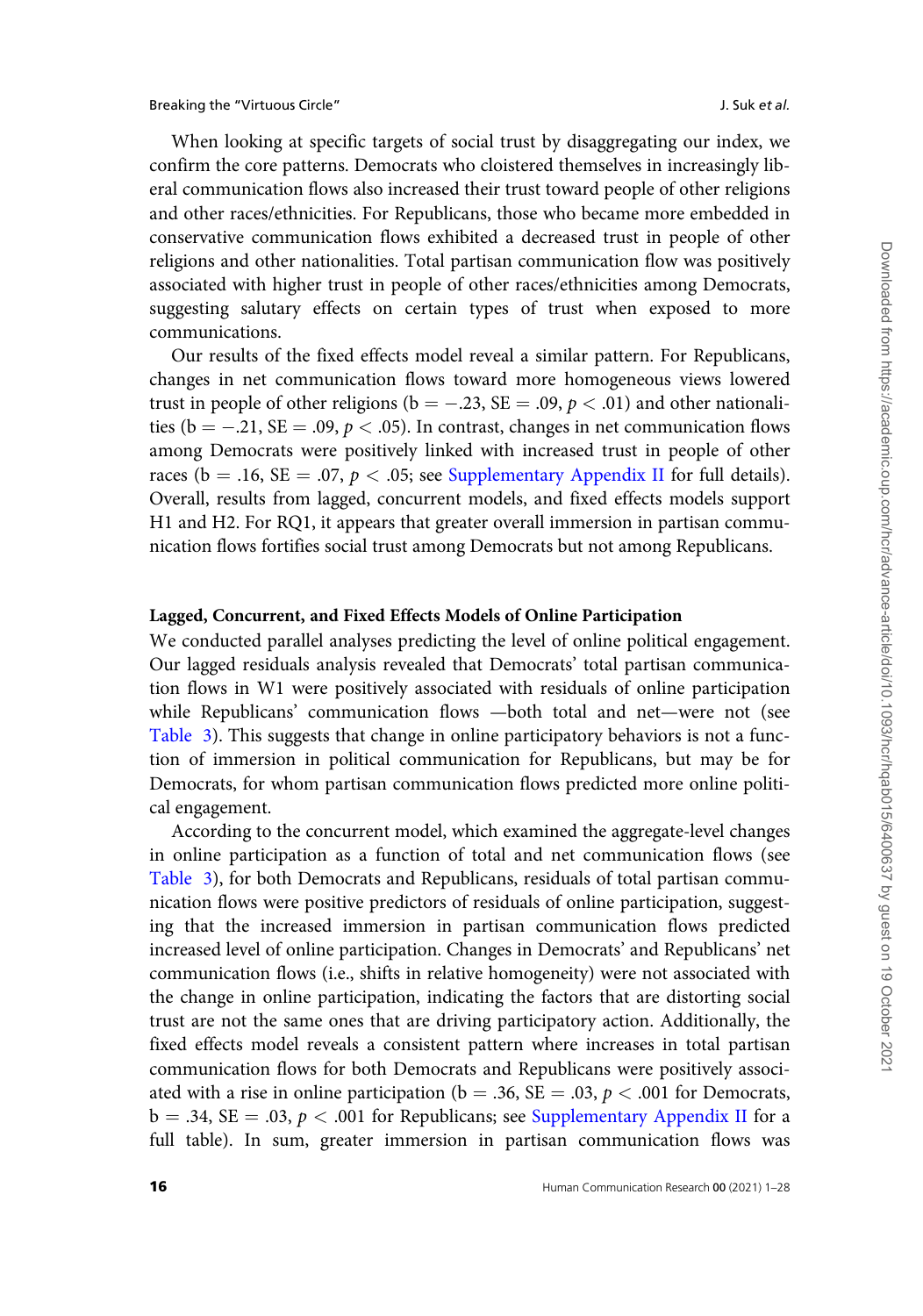| l                                                                              |
|--------------------------------------------------------------------------------|
|                                                                                |
| ١                                                                              |
|                                                                                |
| l                                                                              |
| ֧֧֧֧ׅ֧֧֧ׅ֧ׅ֧֧֧֧֧֧֧֛֪֧֛֪֧֛֚֚֚֚֚֚֚֚֚֚֚֚֚֚֚֚֚֚֚֚֚֚֚֚֚֚֚֚֚֬֝֝֝֜֝֝֜֜֝֬֜֝֜֝֜֜֝֝<br>i |
|                                                                                |
|                                                                                |
|                                                                                |

|                                                       |                                                                                                    | Online Participation |                         |                                                                           |                  |
|-------------------------------------------------------|----------------------------------------------------------------------------------------------------|----------------------|-------------------------|---------------------------------------------------------------------------|------------------|
| Lagged Model                                          |                                                                                                    |                      |                         | Concurrent Model                                                          |                  |
|                                                       | Estimates                                                                                          | <b>SE</b>            |                         | Estimates                                                                 | SE <sub></sub>   |
| (Intercept)                                           | $-0.42$ <sup>*</sup>                                                                               | 0.21                 | (Intercept)             | $-0.12$                                                                   | 0.17             |
| Age                                                   |                                                                                                    | 0.01                 | Age                     |                                                                           |                  |
| Education level                                       | $\begin{array}{c} 0.00 \\ -0.00 \\ -0.03 \\ 0.03 \\ 0.00 \\ 0.00 \\ 0.00 \\ 0.00 \\ \end{array} ;$ |                      | Education level         | $-0.01$<br>$-0.03$<br>$-0.05$<br>$-0.05$<br>$-0.05$<br>$-0.01$<br>$-0.01$ |                  |
| White                                                 |                                                                                                    | $0.05$<br>$0.05$     | White                   |                                                                           |                  |
| Female                                                |                                                                                                    |                      | Female                  |                                                                           |                  |
| Income                                                |                                                                                                    | 0.01                 | Income                  |                                                                           |                  |
| Political interest                                    |                                                                                                    | 0.03                 | Political interest      |                                                                           |                  |
| Partisan strength                                     |                                                                                                    | 0.03                 | Partisan strength       |                                                                           |                  |
| Ideological extremity                                 | 0.02                                                                                               | 0.03                 | Ideological extremity   |                                                                           |                  |
| Total communication flows                             |                                                                                                    |                      |                         |                                                                           |                  |
| Dem total communication in W1                         | $0.05$ <sup>*</sup>                                                                                | 0.02                 | Dem total communication | $0.37***$                                                                 | 0.02             |
| $\overline{\mathsf{x}}$<br>Rep total communication in | 0.05                                                                                               | 0.03                 | Rep total communication | $0.42$ <sup>***</sup>                                                     | 0.03             |
| Net communication flows                               |                                                                                                    |                      |                         |                                                                           |                  |
| $\overline{\mathsf{x}}$<br>Dem net communication in   | $-0.06$                                                                                            | 0.07                 | Dem net communication   | $-0.03$                                                                   |                  |
| $\overline{N}$<br>Rep net communication in \          | $-0.10$                                                                                            | 0.09                 | Rep net communication   | 0.08                                                                      | $0.06$<br>$0.07$ |
|                                                       | 977                                                                                                |                      |                         | 977                                                                       |                  |
| Adjusted $R^2$                                        | 0.035                                                                                              |                      | Adjusted $R^2$          | 0.319                                                                     |                  |
| $*_p$ < .05, $*_p$ < .01, $*_p$ < .001.               |                                                                                                    |                      |                         |                                                                           |                  |

 $< .05$ ,  $^4$  $< 01$  $^*_{\phantom *}$  $< .001$ 

Note. The dependent variables are residualized variables after regressing online participation in W2 on its W1 counterpart. Partisan total and net variables in the concurrent model are residualized variables. net variables in the concurrent model are residualized variables.

#### <span id="page-16-0"></span>Breaking the "Virtuous Circle" and the set of the set of the set of the set of the set of the set of the set of the set of the set of the set of the set of the set of the set of the set of the set of the set of the set of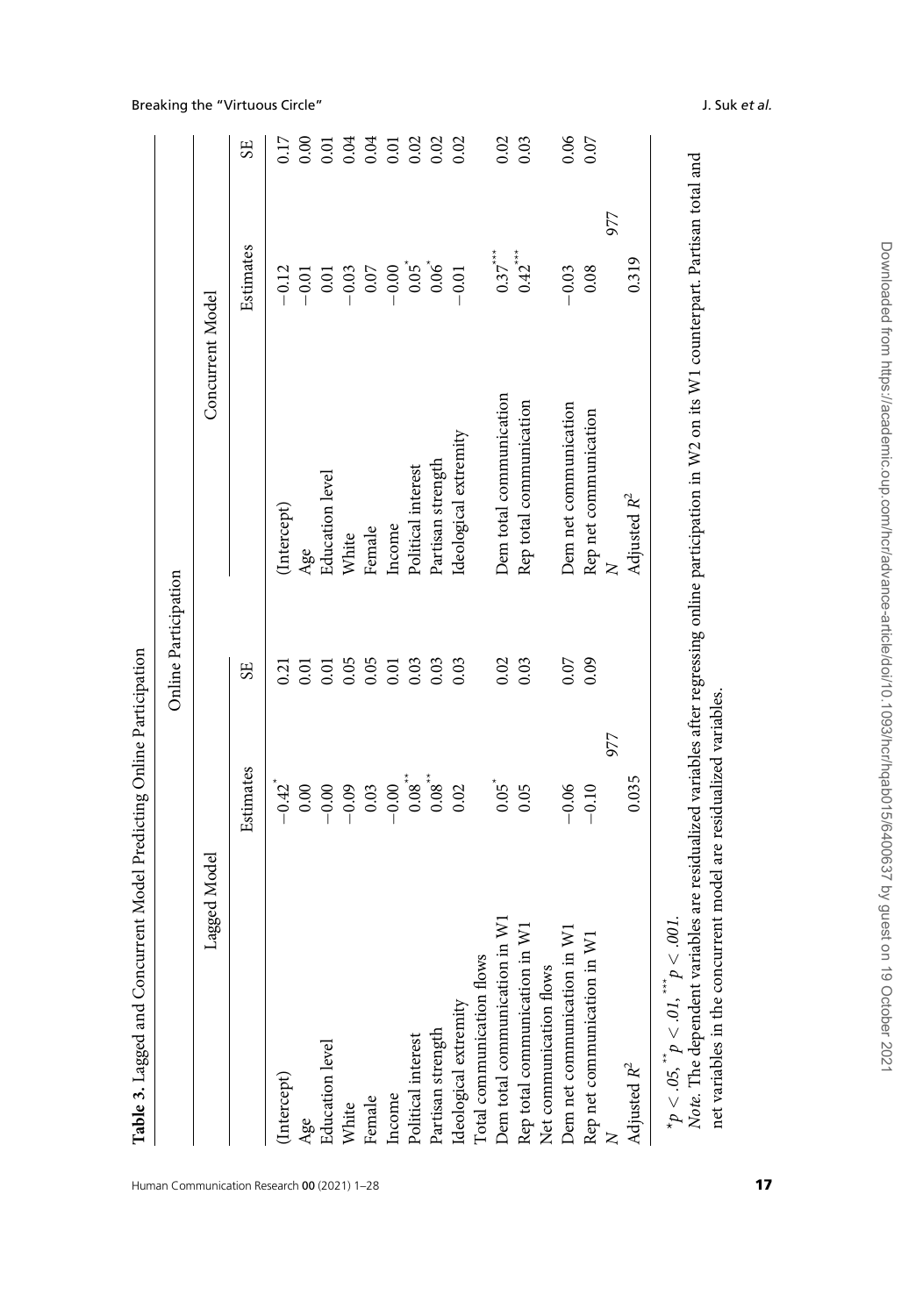significantly associated with the change in participation for both Democrats and Republicans, but pre-election levels of total partisan communication flow only appear to be mobilizing for Democrats, providing some support for H5, but not H3 and  $H4<sup>3</sup>$ 

It should be noted that the adjusted  $R^2s$  ranged from 3.5% to 5.9% for most of the models on social trust and online participation. While the variance in participation and trust explained by communication flows is not large, it must be recognized that these metrics do not account for the variance explained by W1 variables used to create the residuals used in our models. As shown above, participatory patterns and trust judgments are generally stable and unlikely to change markedly within a short period. Within this context, even small changes are meaningful. Moreover, given that these analyses focused on young adults, trust judgments may have less variability and more stability within a constrained sample. Additionally, we tested supplementary models to validate the contributions of each component of our communication flows—news media use, political talk, and social media use. Our findings with alternative communication flow variables show weaker and fewer significant relationships, suggesting the confidence in the construction of the com-munication flows variables (see [Supplementary Appendix III](https://academic.oup.com/hcr/article-lookup/doi/10.1093/hcr/hqab015#supplementary-data)).<sup>4</sup>

## **Discussion**

This study examined how individuals' interactions with the asymmetric networked communication ecology that characterized the 2016 U.S. presidential election cycle—either by seeking information selectively from partisan sources aligning with party identification or immersing themselves in a broad range of partisan communication flows—relate to differing levels of social trust in dissimilar others and online political engagement over the course of the content. Understanding the relationship between partisan communication patterns and social trust takes on greater urgency in light of the erosion in civil society we saw in the wake of the 2020 U.S. presidential election, and other moments of civic fracture that increasingly characterize our politics. We find clear evidence that immersion in overall partisan communication flows encourages participatory engagement, while selectivity in like-minded communication flows polarizes judgments about social trust directed toward people of other nationalities, religions, races and ethnicities. Although it appears these relationships are centered on different sets of young people, the finding that millennials in the United States are driven to higher levels of participation but are growing increasingly polarized in their social trust is deeply troubling for a society that is only growing more diverse and multicultural.

Our analyses ask how total partisan communication flows (i.e., the immersion in overall partisan communication flows, including homogeneous and heterogeneous content) and net partisan communication flows (i.e., relative consistency with party alignment in communication flows) are related to social trust and online participation. By testing these questions among a representative panel data from young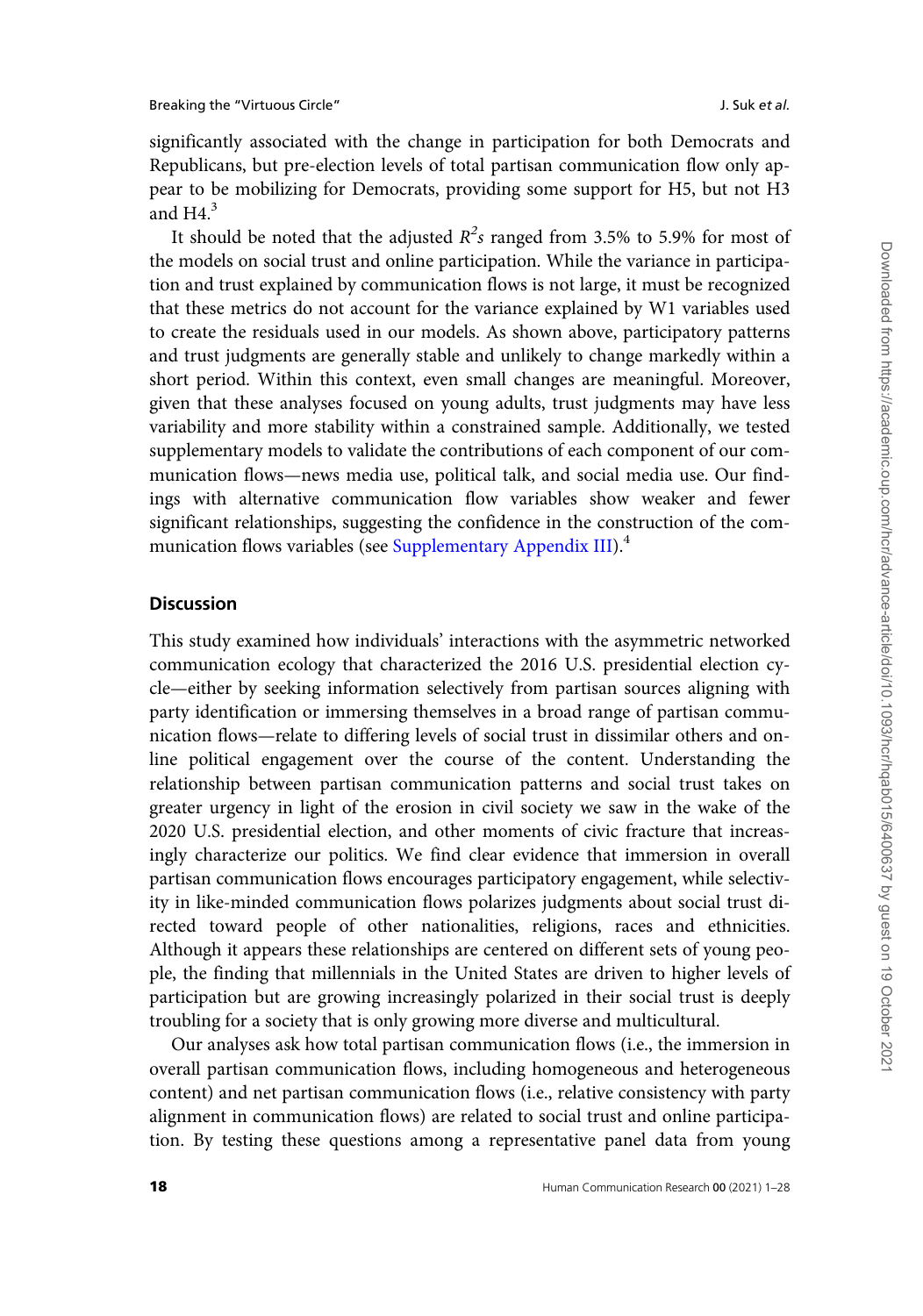adults, collected before and after the 2016 U.S. general election, using lagged, concurrent, and fixed effects models given use confidence in these findings. Building upon prior studies that the selective approach to congenial communication has important implications for political polarization (e.g., [Garrett et al., 2014\)](#page-24-0), we further expand to show that increasing homogeneity in communication flows is related to polarized trust in people of others national, religions, races, and ethnicities along the party lines. Our findings also show that the overall immersion in communication flows explained a higher level of online participation, the mode of engagement preferred by millennials and often a gateway to offline forms of engagement.<sup>5</sup>

Specifically, net and total partisan communication flows for Democrats prior to the election predicted positive change in social trust in dissimilar others. This suggests that pre-election communication flows buffered this group against the erosion of social trust that occurred over the campaign, potentially even generating a backlash against such sentiments encountered in conservative communication flows. This was not true for Republicans, indicating the asymmetrical impact of partisan communication flows established during the primary period on judgment toward dissimilar social groups throughout the election.

Further, young Republicans who cloistered themselves in increasingly consistent communication flows, even after accounting for ideologically inconsistent communication flows, became less trusting of those of other religions and nationalities, in contrast with growing social trust toward them among young Democrats who sought more ideologically consistent communication. This reveals considerable asymmetry in partisan communication flows during the election, with the like-minded views circulating among conservatives during the general election eroding trust in people of other religions and nationalities, altering the base of support for those of other races and ethnicities. This is likely a function of the 2016 rhetoric, with Trump emphasizing anti-immigrant, anti-Muslim, and nationalist views [\(Oliver](#page-25-0) & [Rahn, 2016\)](#page-25-0).

We ask a normative question about the extent to which our contemporary communication ecology sustains and reinforces democratic norms, such as social cohesion. The linkages between the information environment, social trust, and participation speak to a strain on our social fabric. Civil society cannot flourish without the "virtuous circle" of participation and trust ([Putnam, 1995](#page-26-0)), especially social trust in individuals unlike us [\(Brehm](#page-22-0) [& Rahn, 1997](#page-22-0)).

Our study shows a nuanced and complicated picture of how partisan groups experience unequal and asymmetric consequences of selective communication flows on social trust. The suggestion that our increasingly polarized communication ecosystem is alternately eroding social trust on the right, while still sustaining participation is disturbing in terms of its long-term consequences for civil society. At the same time, the increase of social trust on the left in our results may only show one fraction of the picture; liberals have social and political groups they view with apprehension too, such as police officers, evangelical Christians, or white nationalists. Future research must consider whether trust in liberal targets is similarly shaped by communication flows.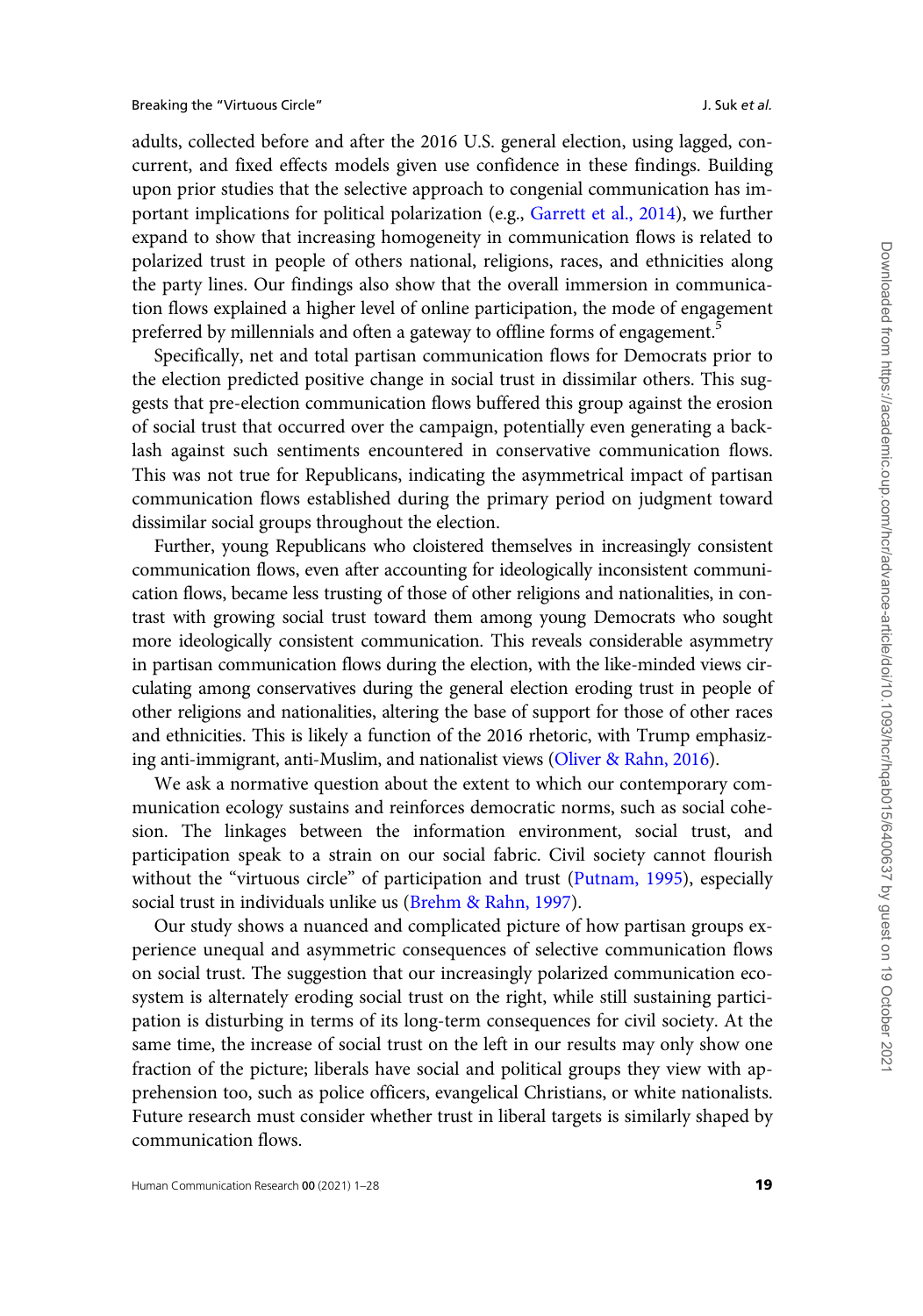It should be also noted that the shifting communication ecology has invited "dark participation" [\(Quandt, 2018](#page-26-0)), calling for a more nuanced understanding of what constitutes online participation and what implications they bring. Research has noted the destructive forms of online participation such as trolling ([Cheng](#page-23-0) [et al., 2017\),](#page-23-0) online hate ([Awan, 2014](#page-22-0); [Chetty & Alathur, 2018](#page-23-0)), and online incivility [\(Coe et al., 2014\)](#page-23-0), which often extend to offline spaces, especially within political extremists or far-right movements in the United States and Europe [\(MacFarquhar,](#page-25-0) [2021;](#page-25-0) [Vieten](#page-27-0) & [Poynting, 2016](#page-27-0)). When coupled with the fact that fake news diffuses more rapidly through social media than factual information, engaged activism may be grounded in misinformation or disinformation ([Vosoughi et al., 2018\)](#page-27-0) and inextricably linked to misinformation or disinformation sharing [\(Valenzuela et al.,](#page-27-0) [2019\)](#page-27-0). In that sense, our findings that immersion in partisan communication flows is more related to online participation can have nuanced implications for democracy, not all of which are salutary. News outlets, platforms, foundations, and academics should work towards sustaining an engaged citizenry that is vibrant and active, while not stimulating destructive participation.

The fact that this was observed within a national sample of young adults is even more troubling, given they are the future political polity. Young generations tend to interact with multiple platforms and sources actively in the contemporary highchoice environment [\(Edgerly, 2015\)](#page-23-0), accompanied by the shift in values toward self-expression and creativity (Theocharis, 2010). Taking full advantage of the communication hybridity, they are provided with ample opportunities to learn about political events and shape their attitudes. We call for more in-depth scholarly attention to young adults' media repertoires and political practices for the future of vibrant democracy and inclusive society. Also, while we specifically looked at the millennial generation, how these young adults' media habits will evolve over time is an open question. Given that older adults have increasingly adopted technology in recent years [\(Vogels, 2019\)](#page-26-0), it is likely that millennials in the future remain actively engaged in the networked communication ecology. Nonetheless, it will be interesting to empirically examine the generational effects of communication ecology in a more longitudinal cohort study.

In this study, we specifically focused on the U.S. electoral context. While our study provides a unique context—in the sense that the level of polarization in the United States is among the highest among Western democracies ([Fletcher et al.,](#page-24-0) [2020\)](#page-24-0) and that the 2016 election was one of the most unconventional, divisive, and unpredictable elections in the U.S. history—the issue of social distrust and increased divides among citizens extends well beyond the single country context. Ethnocentric, xenophobic, and populist rhetoric have surged in many Western countries and parts of Asia ([Kaul](#page-24-0) & [Vajpeyi, 2020](#page-24-0)), often accompanied by exclusivism, political violence, and radical immigration and border control policies. Also, the surge of populist rhetoric and political appeals against social integration continued during the Trump administration, even outside the electoral context. Given the generalizability of the communication mediation model ([Gil de Zuniga et al., 2019\)](#page-24-0), we also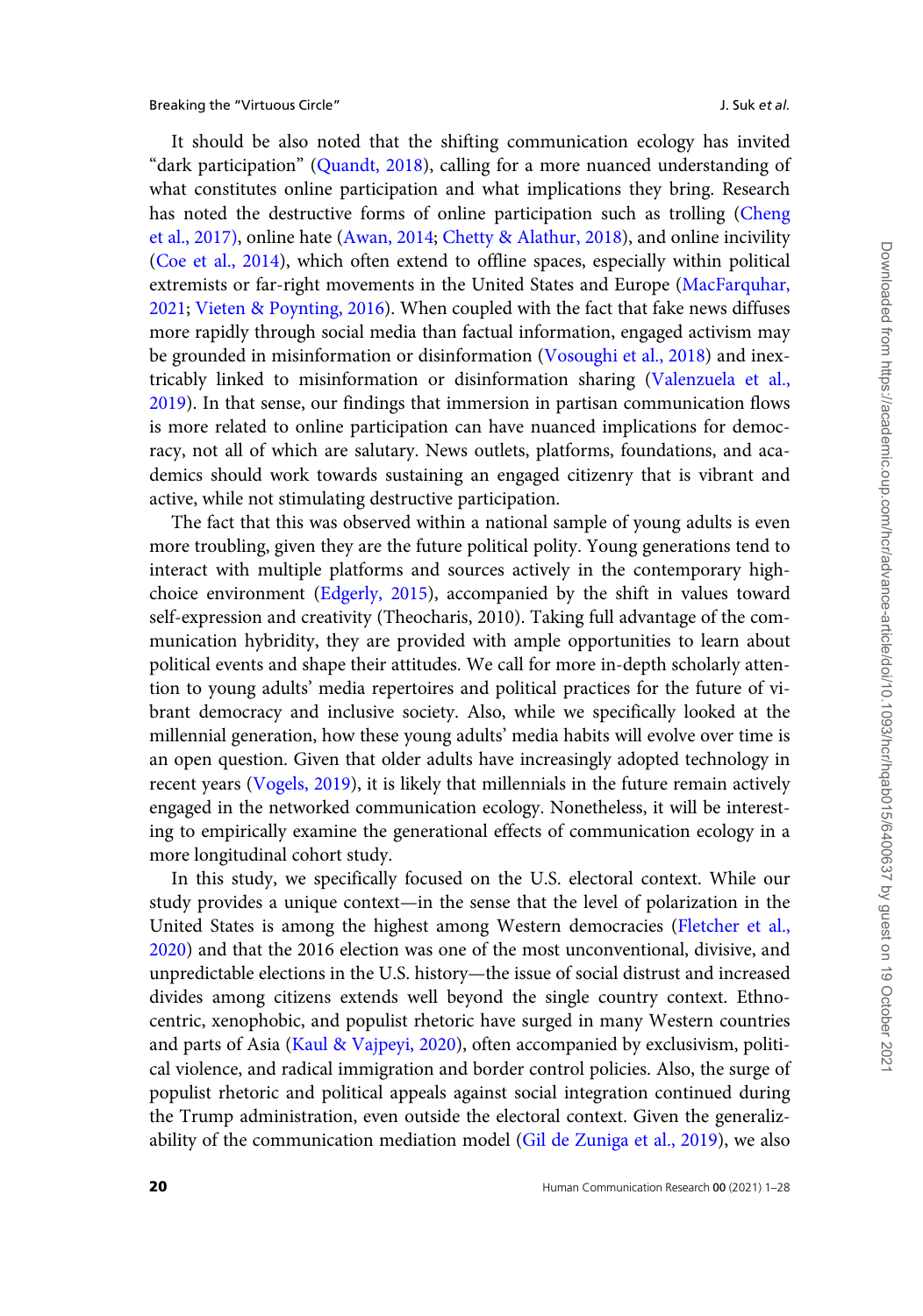expect the general tendencies of how communication polarizes trust in different social groups and drives online participation would provide significant implications for other parts of the world and non-electoral contexts. Nonetheless, we encourage future research to examine this dynamic in a comparative context to document whether these findings can be generalized across different countries.

Of course, our results rely on self-reported measures of communication flows that should be tested with observational data. Future work should examine not only whether these survey measures align with actual communication patterns, but also whether self-reports provide insights about yielding to message effects beyond simple message reception gauged in most observational studies, for as [McGuire \(1972\)](#page-25-0) theorized, reception and yielding may be inversely related among partisans. Moreover, trust extends beyond groups of people to include political and social institutions such as the news media, the military, research universities, labor unions, large corporations, the courts, and the presidency. Institutional legitimacy is under attack (Van der Meer & Thompson, 2017), and just as breaking the "virtuous circle" of social capital spells danger for civil society, so does the erosion of confidence in major institutions. Declines in institutional legitimacy and social trust across a broader swath of the citizenry would suggest an even greater cause for concern and indicate a larger warning sign of democratic instability.

In addition, we limited our attention to partisan communication flows. Despite the significance of partisan communication, many people also diversify their sources of information through seemingly neutral or non-partisan sources ([Dempsey](#page-23-0) [et al., 2021\)](#page-23-0). However, as self-reported surveys provide more insights beyond simple message reception, our measures are capable of capturing perceptions of how people interact with partisan communication flows, regardless of the nature of content. We hope future studies build our findings and show how other communication patterns such as non-partisan communication flows or direct elite communication contribute to the formation of social trust and participation.

The shifting structure of the communication environment demands updating new methodological and conceptual approaches to engagement and community integration. We show that the overall immersion in partisan communication flows is associated with more participation while increasing homogenous communication diet relates to polarized trust in dissimilar social groups. Given the increasing global connectedness working against growing populist and regulatory appeals, our study suggests how people interact with our increasingly asymmetric communication ecology in posing a significant influence on the health of civil society.

#### Funding

The national panel survey data analyzed in this manuscript were provided by the Center for Information & Research on Civic Learning and Engagement (CIRCLE) at Tufts University s Jonathan M. Tisch College of Civic Life. Additional support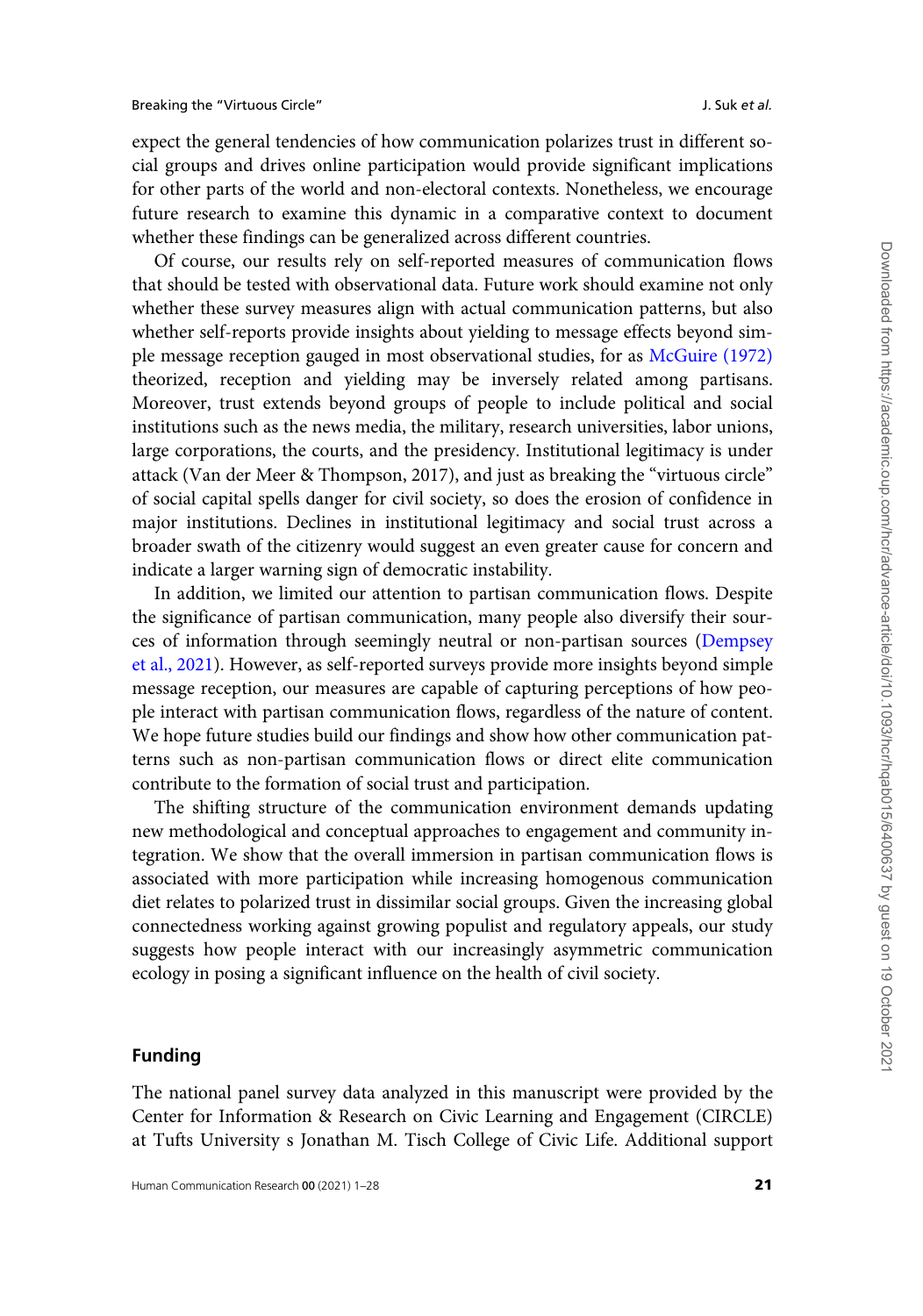was provided by the Carnegie Corporation of New York, Journal Foundation, Hewlett Foundation, and Knight Foundation.

## Supplementary Material

[Supplementary material](https://academic.oup.com/hcr/article-lookup/doi/10.1093/hcr/hqab015#supplementary-data) is available online at Human Communication Research [\(http://mtp.oxfordjournals.org/](http://mtp.oxfordjournals.org/)).

## Notes

- 1. We also measured inter-item correlations of the index, which is a more straightforward measure of internal consistency than alpha (Clark & Watson, 1995). The range between .15 and .50 indicates a sufficient level of scale homogeneity, and all of our communication flows measures, across both waves, range between .31 and .44, suggesting the scale homogeneity of our communication flows measures combining news, talk, and social media.
- 2. We compared our survey sample with the 2016 American Community Survey data of young adults (18-34) provided by the [U.S. Census Bureau \(2016\).](#page-26-0) Our sample largely reflects the demographics of the young adult population in the United States, which according to the Census had a mean age of 25.9 (ours is 27.43), 49.2% females (ours 47.1%), 71.5% white (ours 62.3%, reflecting the minority oversample), and 60.4% of those with \$50,000 of household income or higher (ours 54.9%).
- 3. Given possible reinforcing spirals ([Slater, 2007](#page-26-0)) of mutual influence of media selectivity and effects (i.e., trust or online participation influencing communication flows), we conducted additional lagged and concurrent analyses to examine the reverse relationships of communication flows with social trust and online participation. We find that social trust in W1 was not associated with any communication flows variables (lagged model), neither online participation in W1 (lagged model), while our reported models suggest that partisan net communication flows were related to social trust and total communication flows to online participation. We also see evidence that changes in social trust lead to changes in partisan net communication flows, but not total communication flows, over the election period (concurrent model). Increased trust in different social groups predicted increased homogeneous communication flows for Democrats, but decreased homogeneous communication flows for Republicans. However, the overall adjusted  $R^2$ s were lower than our reported models (i.e., communication flows predicting trust). Similarly, changes in online participation during the election influenced changes in partisan total communication flows (concurrent model), but the  $R^2$ s were lower than our reported models (i.e., communication flows predicting participation), overall suggesting that higher explained variances of communication measures for social trust and participation than vice versa.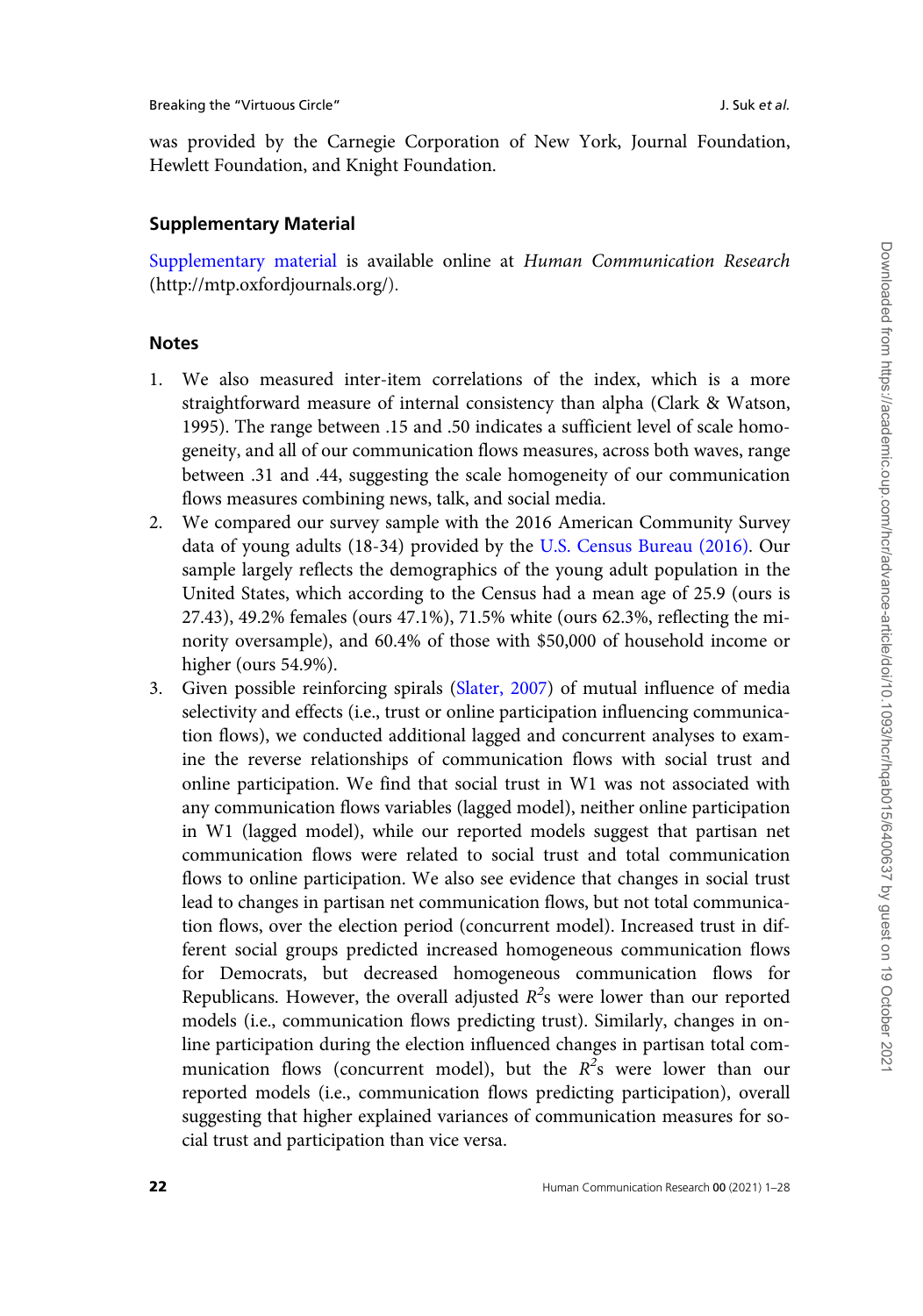- <span id="page-22-0"></span>4. As additional analyses, we explored the interdependence between the dependent variables, social trust and online participation. The zero-order correlations showed non-significant relationships between the two, both in W1 ( $r = .021$ , p  $=$  ns) and W2 ( $r = .004$ ,  $p =$  ns). The results of lagged and concurrent analyses with each of the dependent variables included also revealed non-significant associations.
- 5. While our main analyses solely focus on online-exclusive participation, we further explored the analyses with a related measure of "online activation." We tested the same model using items of "Sought out perspectives from people not like me or who disagree with me" and "Decided to take an action involving political or social issues because of something they read on social media," all of which refer to actions that are motivated from the online sphere but have a potential to extend to offline spaces. Our findings show consistent patterns, where changes in total communication predict changes in online activation. Taken together, we are confident that our findings are not restricted to online-exclusive actions but can be related to real-life consequences.

## Conflict of interest

The authors have no conflicts of interest.

## **References**

- Awan, I. (2014). Islamophobia and Twitter: A typology of online hate against Muslims on social media. Policy & Internet, 6(2), 133–150.<https://doi.org/10.1002/1944-2866.POI364>
- Barberá, P., Jost, J. T., Nagler, J., Tucker, J. A., & Bonneau, R. (2015). Tweeting from left to right: Is online political communication more than an echo chamber? Psychological Science, 26(10), 1531–1542.<https://doi.org/10.1177/0956797615594620>
- Bello, J. (2012). The dark side of disagreement? Revisiting the effect of disagreement on political participation. Electoral Studies, 31(4), 782–795. [https://doi.org/10.1016/j.electstud.](https://doi.org/10.1016/j.electstud.2012.06.004) [2012.06.004](https://doi.org/10.1016/j.electstud.2012.06.004)
- Benkler, Y., Faris, R., & Roberts, H. (2018). Network propaganda: Manipulation, disinformation, and radicalization in American politics. Oxford: Oxford University Press.
- Bennett, W., & Segerberg, A. (2012). The logic of connective action: Digital media and the personalization of contentious politics. Information, Communication  $\mathcal C$  Society, 15(5), 739–768.<https://doi.org/10.1080/1369118X.2012.670661>
- Bond, R., Fariss, C., Jones, J., Kramer, A., Marlow, C., Settle, J., & Fowler, J. (2012). A 61-million-person experiment in social influence and political mobilization. Nature, 489(7415), 295–298.<https://doi.org/10.1038/nature11421>
- Brehm, J., & Rahn, W. (1997). Individual-level evidence for the causes and consequences of social capital. American Journal of Political Science, 41(3), 999–1023. [https://doi.org/10.](https://doi.org/10.2307/2111684) [2307/2111684](https://doi.org/10.2307/2111684)
- Burt, R. (2004). Structural holes and good ideas. American Journal of Sociology, 110(2), 349–399.<https://doi.org/10.1086/421787>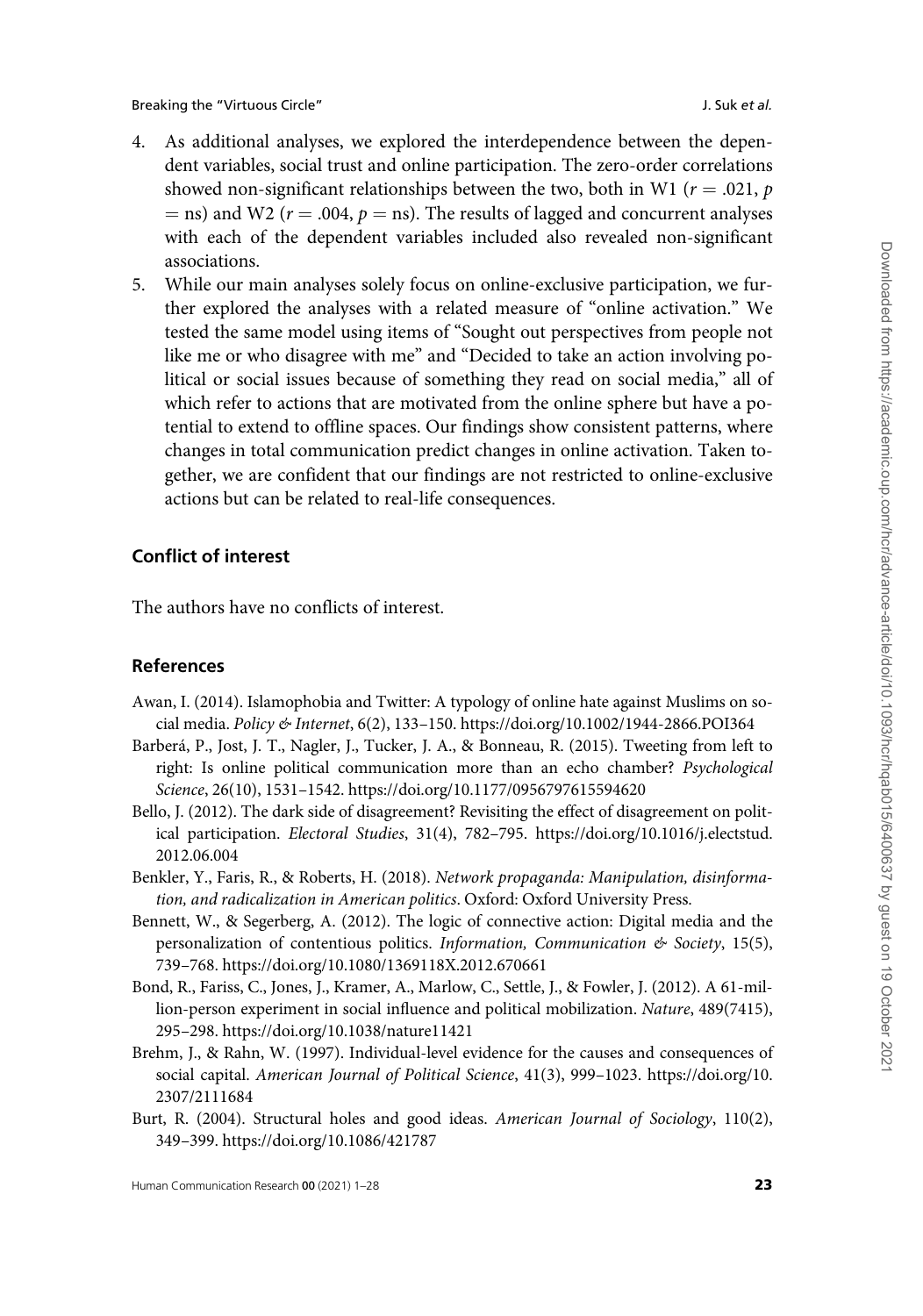- <span id="page-23-0"></span>Centola, D. (2015). The social origins of networks and diffusion. American Journal of Sociology, 120(5), 1295–1338.<https://doi.org/10.1086/681275>
- Chadwick, A. (2013). The hybrid media system: Politics and power. Oxford: Oxford University Press.
- Chadwick, A., O'Loughlin, B., & Vaccari, C. (2017). Why people dual screen political debates and why it matters for democratic engagement. Journal of Broadcasting & Electronic Media, 61(2), 220–239.<https://doi.org/10.1080/08838151.2017.1309415>
- Cheng, J., Bernstein, M., Danescu-Niculescu-Mizil, C., & Leskovec, J. (2017, February). Anyone can become a troll: Causes of trolling behavior in online discussions. In Proceedings of the 2017 ACM Conference on Computer Supported Cooperative Work and Social Computing (pp. 1217–1230).
- Chetty, N., & Alathur, S. (2018). Hate speech review in the context of online social networks. Aggression and Violent Behavior, 40, 108–118. [https://doi.org/10.1016/j.avb.](https://doi.org/10.1016/j.avb.2018.05.003) [2018.05.003](https://doi.org/10.1016/j.avb.2018.05.003)
- Cho, J., Shah, D., McLeod, J., McLeod, D., Scholl, R., & Gotlieb, M. (2009). Campaigns, reflection, and deliberation: Advancing an OSROR model of communication effects. Communication Theory, 19(1), 66–88. [https://doi.org/10.1111/j.1468-2885.2008.](https://doi.org/10.1111/j.1468-2885.2008.01333.x) [01333.x](https://doi.org/10.1111/j.1468-2885.2008.01333.x)
- Coe, K., Kenski, K., & Rains, S. A. (2014). Online and uncivil? Patterns and determinants of incivility in newspaper website comments. Journal of Communication, 64(4), 658–679. <https://doi.org/10.1111/jcom.12104>
- Colleoni, E., Rozza, A., & Arvidsson, A. (2014). Echo chamber or public sphere? Predicting political orientation and measuring political homophily in Twitter using big data. Journal of Communication, 64(2), 317–332.<https://doi.org/10.1111/jcom.12084>
- Dempsey, S., Suk, J., Cramer, K, Friedland, L., Wagner, M., & Shah, D. (2021). Understanding Trump supporters' news use: Beyond the Fox News bubble. The Forum, 18(3), 319–346.<https://doi.org/10.1515/for-2020-2012>
- Devos, T., Spini, D., & Schwartz, S. H. (2002). Conflicts among human values and trust in institutions. British Journal of Social Psychology, 41(4), 481–494. [https://doi.org/10.1348/](https://doi.org/10.1348/014466602321149849) [014466602321149849](https://doi.org/10.1348/014466602321149849)
- Dixon, T. L. (2017). Good guys are still always in white? Positive change and continued misrepresentation of race and crime on local television news. Communication Research, 44(6), 775–792.<https://doi.org/10.1177/0093650215579223>
- Dixon, T. L., Azocar, C. L., & Casas, M. (2003). The portrayal of race and crime on television network news. Journal of Broadcasting & Electronic Media, 47(4), 498-523. [https://doi.](https://doi.org/10.1207/s15506878jobem4704_2) [org/10.1207/s15506878jobem4704\\_2](https://doi.org/10.1207/s15506878jobem4704_2)
- Edgerly, S. (2015). Red media, blue media, and purple media: News repertoires in the colorful media landscape. Journal of Broadcasting & Electronic Media, 59(1), 1-21. [https://doi.](https://doi.org/10.1080/08838151.2014.998220) [org/10.1080/08838151.2014.998220](https://doi.org/10.1080/08838151.2014.998220)
- Ekström, M., & Östman, J. (2015). Information, interaction, and creative production: The effects of three forms of internet use on youth democratic engagement. Communication Research, 42(6), 796–818.<https://doi.org/10.1177/0093650213476295>
- Feldman, L., Myers, T., Hmielowski, J., & Leiserowitz, A. (2014). The mutual reinforcement of media selectivity and effects: Testing the reinforcing spirals framework in the context of global warming. Journal of Communication, 64(4), 590–611. [https://doi.org/10.1111/](https://doi.org/10.1111/jcom.12108) [jcom.12108](https://doi.org/10.1111/jcom.12108)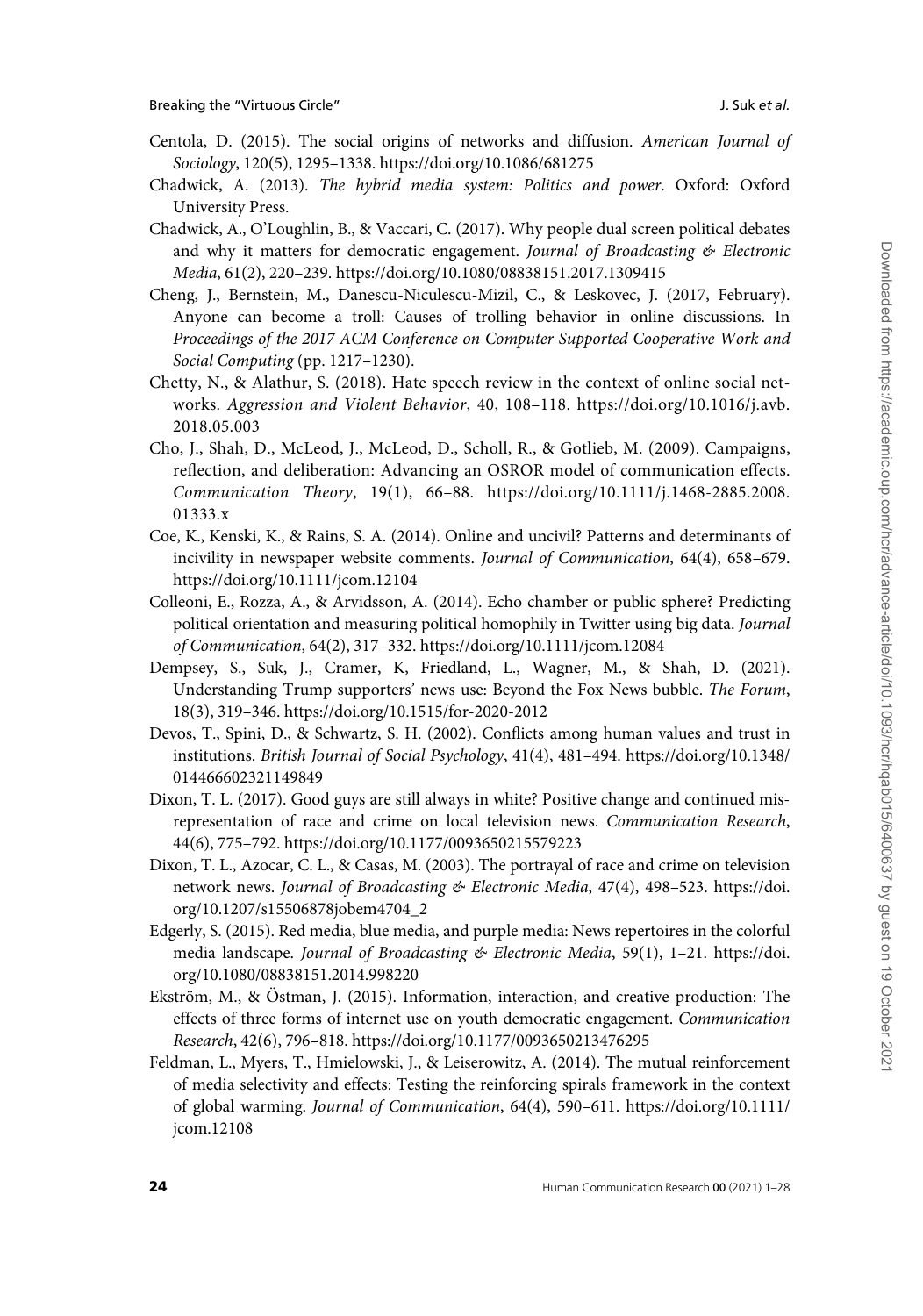- <span id="page-24-0"></span>Fletcher, R., Cornia, A., & Nielsen, R. (2020). How polarized are online and offline news audiences? A comparative analysis of twelve countries. The International Journal of Press/Politics, 25(2), 169–195.<https://doi.org/10.1177/1940161219892768>
- Friedman, U. (2018, January 22). Trust is Collapsing in America. The Atlantic. [https://www.](https://www.theatlantic.com/international/archive/2018/01/trust-trump-america-world/550964/) [theatlantic.com/international/archive/2018/01/trust-trump-america-world/550964/](https://www.theatlantic.com/international/archive/2018/01/trust-trump-america-world/550964/).
- Garrett, R., Gvirsman, S., Johnson, B., Tsfati, Y., Neo, R., & Dal, A. (2014). Implications of pro- and counterattitudinal information exposure for affective polarization. Human Communication Research, 40(3), 309–332. [https://doi.org/10.1111/hcre.](https://doi.org/10.1111/hcre.12028) [12028](https://doi.org/10.1111/hcre.12028)
- Gil de Zúñiga, H., Diehl, T., Huber, B., & Liu, J. (2019). The citizen communication mediation model across countries: A multilevel mediation model of news use and discussion on political participation. Journal of Communication, 69(2), 144–167. [https://doi.org/10.](https://doi.org/10.1093/joc/jqz002) [1093/joc/jqz002](https://doi.org/10.1093/joc/jqz002)
- Gilliam, F., Iyengar, S., Simon, A., & Wright, O. (1996). Crime in black and white: The violent, scary world of local news. International Journal of Press/Politics, 1(3), 6–23. [https://](https://doi.org/10.1177/1081180X96001003003) [doi.org/10.1177/1081180X96001003003](https://doi.org/10.1177/1081180X96001003003)
- Granovetter, M. (1973). The strength of weak ties. American Journal of Sociology, 78(6), 1360–1380.<https://doi.org/10.1086/225469>
- Haidt, J. (2012). The righteous mind: Why good people are divided by politics and religion. New York, NY: Vintage.
- Hasell, A., & Weeks, B. (2016). Partisan provocation: The role of partisan news use and emotional responses in political information sharing in social media. Human Communication Research, 42(4), 641–661.<https://doi.org/10.1111/hcre.12092>
- Hmielowski, J. D., Hutchens, M. J., & Beam, M. A. (2020). Asymmetry of partisan media effects?: Examining the reinforcing process of conservative and liberal media with political beliefs. Political Communication, 37(6), 852–868. [https://doi.org/10.1080/10584609.](https://doi.org/10.1080/10584609.2020.1763525) [2020.1763525](https://doi.org/10.1080/10584609.2020.1763525)
- Huckfeldt, R., Mendez, J. M., & Osborn, T. (2004). Disagreement, ambivalence, and engagement: The political consequences of heterogeneous networks. Political Psychology, 25(1), 65–95.<https://doi.org/10.1111/j.1467-9221.2004.00357.x>
- Iyengar, S., & Hahn, K. S. (2009). Red media, blue media: Evidence of ideological selectivity in media use. Journal of Communication, 59(1), 19–39. [https://doi.org/10.1111/j.1460-](https://doi.org/10.1111/j.1460-2466.2008.01402.x) [2466.2008.01402.x](https://doi.org/10.1111/j.1460-2466.2008.01402.x)
- Kaul, V., & Vajpeyi, A. (2020). Minorities and populism-critical perspectives from South Asia and Europe. New York, NY: Springer.
- Keskinen, S. (2013). Antifeminism and white identity politics. Nordic Journal of Migration Research, 3(4), 225. 10.2478/njmr-2013-0015
- Klar, S., Krupnikov, Y., & Ryan, J. B. (2018). Affective polarization or partisan disdain? Untangling a dislike for the opposing party from a dislike of partisanship. Public Opinion Quarterly, 82(2), 379–390.<https://doi.org/10.1093/poq/nfy014>
- Knobloch-Westerwick, S., & Johnson, B. (2014). Selective exposure for better or worse: Its mediating role for online news' impact on political participation. Journal of Computer-Mediated Communication, 19(2), 184–196.<https://doi.org/10.1111/jcc4.12036>
- Kundnani, A. (2012). Multiculturalism and its discontents: Left, Right and liberal. European Journal of Cultural Studies, 15(2), 155–166. [https://doi.org/10.1177/](https://doi.org/10.1177/1367549411432027) [1367549411432027](https://doi.org/10.1177/1367549411432027)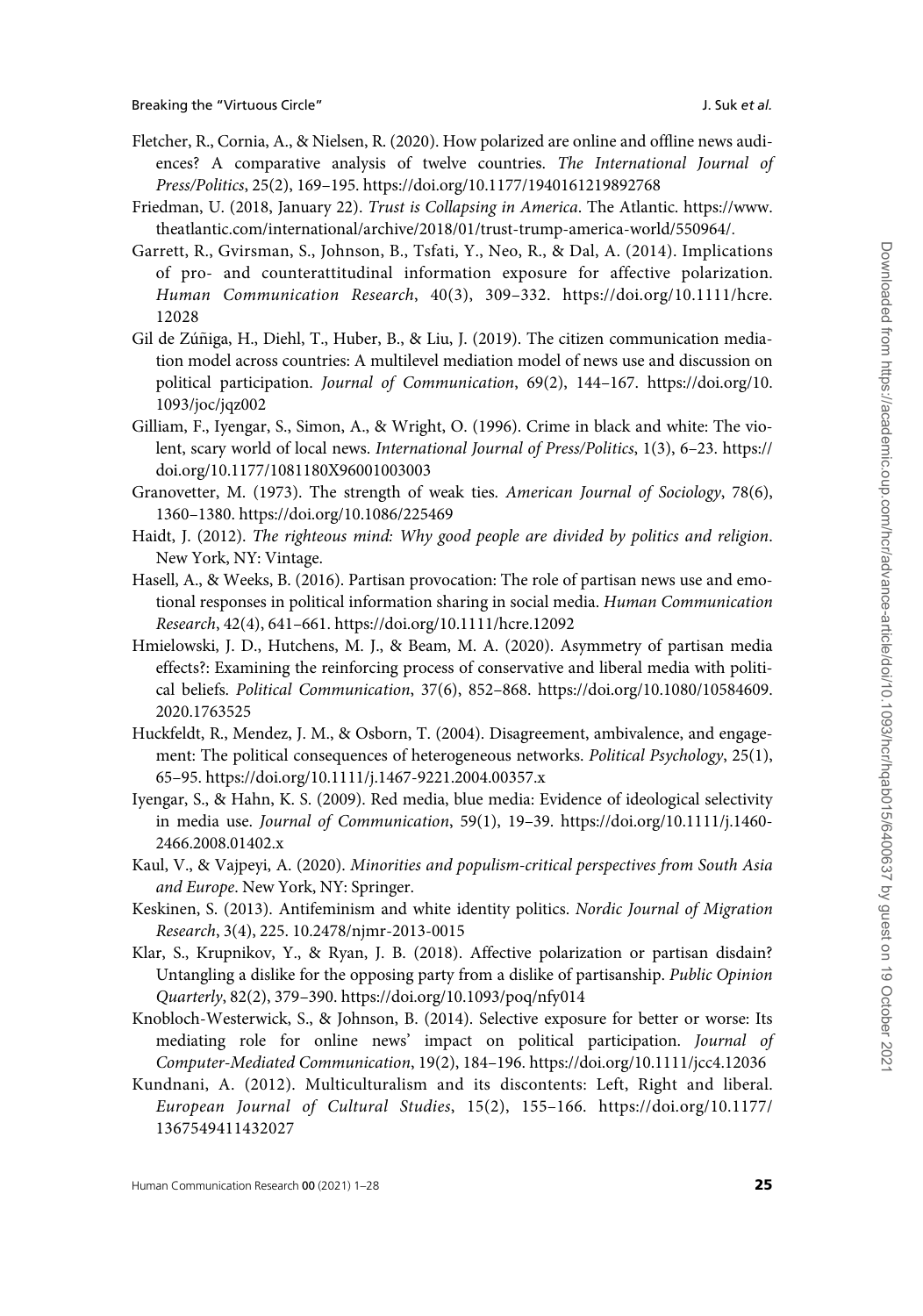- <span id="page-25-0"></span>Kwak, N., Lane, D., Weeks, B., Kim, D., Lee, S., & Bachleda, S. (2018). Perceptions of social media for politics: Testing the slacktivism hypothesis. Human Communication Research, 44(2), 197–221.<https://doi.org/10.1093/hcr/hqx008>
- Lee, N., Shah, D., & McLeod, J. (2013). Processes of political socialization: A communication mediation approach to youth civic engagement. Communication Research, 40(5), 669–697.<https://doi.org/10.1177/0093650212436712>
- Leyva, R. (2017). Exploring UK millennials' social media consumption patterns and participation in elections, activism, and "slacktivism." Social Science Computer Review, 35(4), 462–479.<https://doi.org/10.1177/0894439316655738>
- Lilleker, D., & Koc-Michalska, K. (2017). What drives political participation? Motivations and mobilization in a digital age. Political Communication, 34(1), 21–43. [https://doi.org/](https://doi.org/10.1080/10584609.2016.1225235) [10.1080/10584609.2016.1225235](https://doi.org/10.1080/10584609.2016.1225235)
- MacFarquhar. (2021, March 26). Far-right extremists move from 'stop the steal' to stop the vaccine. The New York Times. [https://www.nytimes.com/2021/03/26/us/far-right-extrem](https://www.nytimes.com/2021/03/26/us/far-right-extremism-anti-vaccine.html) [ism-anti-vaccine.html](https://www.nytimes.com/2021/03/26/us/far-right-extremism-anti-vaccine.html)
- McClurg, S. (2006). Political disagreement in context: The conditional effect of neighborhood context, disagreement and political talk on electoral participation. Political Behavior, 28(4), 349–366.<https://doi.org/10.1007/s11109-006-9015-4>
- McGuire, W. J. (1972). Attitude change: The information processing paradigm. In C. G. McClintock (Ed.), Experimental social psychology (pp. 108–141). New York, NY: Holt, Rinehart, & Winston.
- McLeod, J., Scheufele, D., & Moy, P. (1999). Community, communication, and participation: The role of mass media and interpersonal discussion in local political participation. Political Communication, 16(3), 315–336.<https://doi.org/10.1080/105846099198659>
- Möller, J., Trilling, D., Helberger, N., & van Es, B. (2018). Do not blame it on the algorithm: An empirical assessment of multiple recommender systems and their impact on content diversity. Information, Communication & Society, 21(7), 959-977. [https://doi.org/10.](https://doi.org/10.1080/1369118X.2018.1444076) [1080/1369118X.2018.1444076](https://doi.org/10.1080/1369118X.2018.1444076)
- Morris, D. S., & Morris, J. S. (2013). Digital inequality and participation in the political process: Real or imagined?. Social Science Computer Review, 31(5), 589–600. [https://doi.org/](https://doi.org/10.1177/0894439313489259) [10.1177/0894439313489259](https://doi.org/10.1177/0894439313489259)
- Mutz, D. C. (2006). Hearing the other side: Deliberative versus participatory democracy. Cambridge: Cambridge University Press. [Database]
- Neely, C. L. (2015). You're dead—So what? Media, police, and the invisibility of black women as victims of homicide. East Lansing, MI: MSU Press.
- Nelson, J. L., & Webster, J. G. (2017). The myth of partisan selective exposure: A portrait of the online political news audience. Social Media + Society, 3(3), 1-13. [https://doi.org/10.](https://doi.org/10.1177/2056305117729314) [1177/2056305117729314](https://doi.org/10.1177/2056305117729314)
- Newton, K., Stolle, D., & Zmerli, S. (2017). Social and political trust. In E. M. Uslaner (ed.). The Oxford handbook of social and political trust (pp. 1–24). Oxford: Oxford University Press. 10.1093/oxfordhb/9780190274801.013.20
- Oliver, J., & Rahn, W. (2016). Rise of the Trumpenvolk: Populism in the 2016 election. The ANNALS of the American Academy of Political and Social Science, 667(1), 189–206. <https://doi.org/10.1177/0002716216662639>
- Pelled, A., Lukito, J., Foley, J., Zhang, Y., Sun, Z., Pevehouse, J. C., & Shah, D. V. (2021). Death across the news spectrum: A time series analysis of partisan coverage following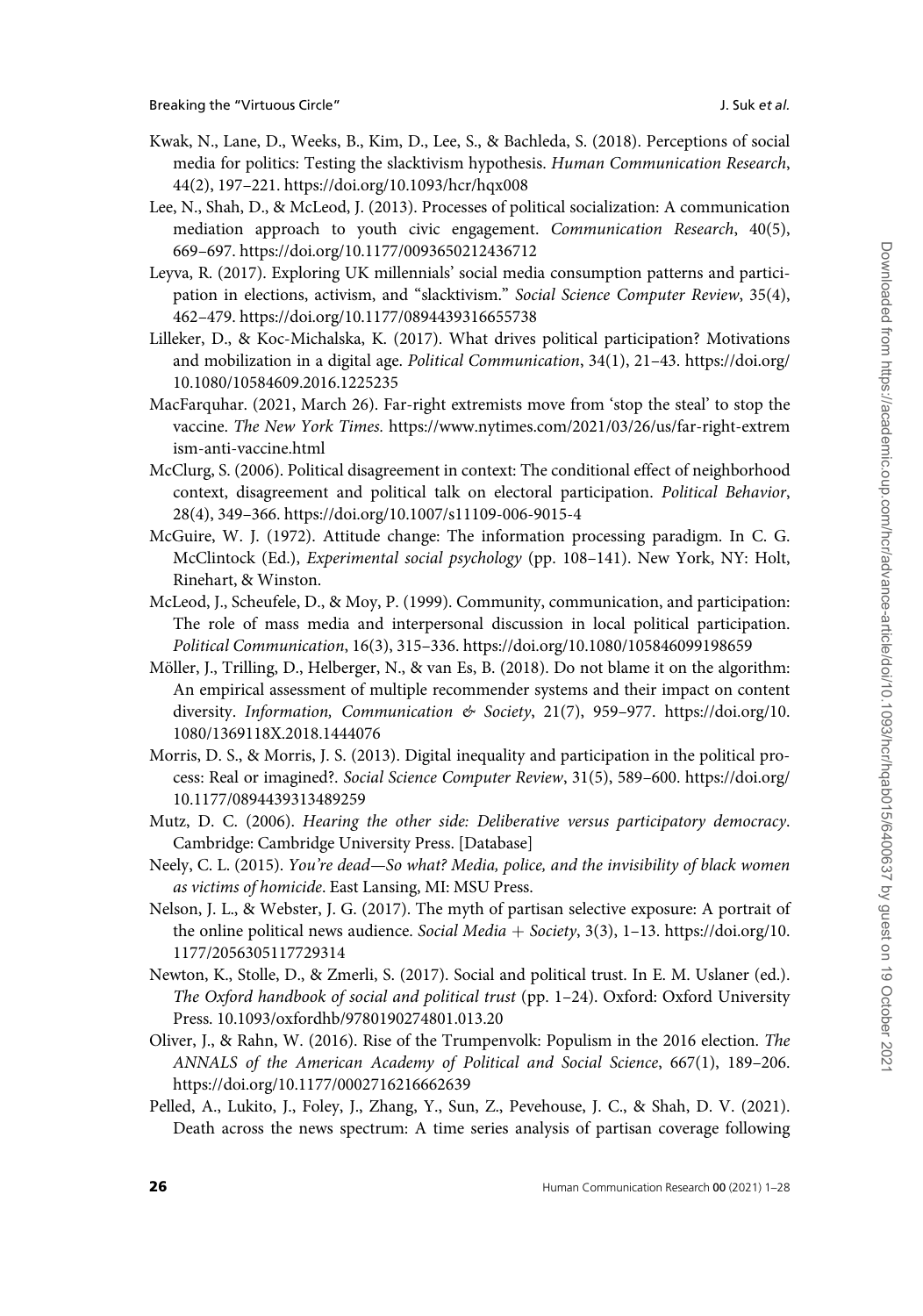<span id="page-26-0"></span>mass shootings in the United States between 2012 and 2014. International Journal of Communication, 15(2021), 2116–2135.<https://doi.org/1932-8036/20210005>

Vogels, E. A. (2019, September 9). Millennials stand out for their technology use, but older generations also embrace digital life. Pew Research Center. [https://www.pewresearch.org/](https://www.pewresearch.org/fact-tank/2019/09/09/us-generations-technology-use/) [fact-tank/2019/09/09/us-generations-technology-use/](https://www.pewresearch.org/fact-tank/2019/09/09/us-generations-technology-use/)

Prior, M. (2019). Hooked: How politics captures people's interest. Cambridge University Press.

- Putnam, R. D. (1995). Bowling alone: America's declining social capital. Journal of Democracy, 6(1), 65–78.
- Quandt, T. (2018). Dark participation. Media and Communication, 6(4), 36–48. [https://doi.](https://doi.org/10.17645/mac.v6i4.1519) [org/10.17645/mac.v6i4.1519](https://doi.org/10.17645/mac.v6i4.1519)
- Rodriguez, C. G., Moskowitz, J. P., Salem, R. M., & Ditto, P. H. (2017). Partisan selective exposure: The role of party, ideology and ideological extremity over time. Translational Issues in Psychological Science, 3(3), 254–271.<https://doi.org/10.1>037/ tps0000121
- Rojas, H. (2008). Strategy versus understanding: How orientations toward political conversation influence political engagement. Communication Research, 35(4), 452–480. [https://](https://doi.org/10.1177/0093650208315977) [doi.org/10.1177/0093650208315977](https://doi.org/10.1177/0093650208315977)
- Romer, D., Jamieson, K. H., & De Coteau, N. J. (1998). The treatment of persons of color in local television news: Ethnic blame discourse or realistic group conflict?. Communication Research, 25(3), 286–305.<https://doi.org/10.1177/009365098025003002>
- Shah, D., McLeod, D., Rojas, H., Cho, J., Wagner, M., & Friedland, L. (2017). Revising the communication mediation model for a new political communication ecology. Human Communication Research, 43(4), 491–504.<https://doi.org/10.1111/hcre.12115>
- Slater, M. (2007). Reinforcing spirals: The mutual influence of media selectivity and media effects and their impact on individual behavior and social identity. Communication Theory, 17(3), 281–303.<https://doi.org/10.1111/j.1468-2885.2007.00296.x>
- Stolle, D., & Harell, A. (2013). Social capital and ethno-racial diversity: Learning to trust in an immigrant society. Political Studies, 61(1), 42–66. [https://doi.org/10.1111/j.1467-9248.](https://doi.org/10.1111/j.1467-9248.2012.00969.x) [2012.00969.x](https://doi.org/10.1111/j.1467-9248.2012.00969.x)
- Stroud, N. (2011). Niche news: The politics of news choice. Oxford: Oxford University Press.
- Taber, C., & Lodge, M. (2006). Motivated skepticism in the evaluation of political beliefs. American Journal of Political Science, 50(3), 755–769. [https://doi.org/10.1111/j.1540-](https://doi.org/10.1111/j.1540-5907.2006.00214.x) [5907.2006.00214.x](https://doi.org/10.1111/j.1540-5907.2006.00214.x)
- Theocharis, Y. (2011). Young people, political participation and online postmaterialism in Greece. New Media & Society, 13(2), 203-223.<https://doi.org/10.1177/1461444810370733>
- Thorson, K. (2014). Facing an uncertain reception: Young citizens and political interaction on Facebook. Information, Communication & Society, 17(2), 203-216. [https://doi.org/10.](https://doi.org/10.1080/1369118X.2013.862563) [1080/1369118X.2013.862563](https://doi.org/10.1080/1369118X.2013.862563)
- Thorson, K., & Wells, C. (2015). Curated flows: A framework for mapping media exposure in the digital age. Communication Theory, 26(3), 309–328. [https://doi.org/10.1111/comt.](https://doi.org/10.1111/comt.12087) [12087](https://doi.org/10.1111/comt.12087)
- Toff, B., & Nielsen, R. K. (2018). "I just google it": Folk theories of distributed discovery. Journal of Communication, 68(3), 636–657.<https://doi.org/10.1093/joc/jqy009>
- U.S. Census Bureau (2016). ACS 1-year estimates-Public use microdata sample. [https://data.](https://data.census.gov/mdat/#/) [census.gov/mdat/#/](https://data.census.gov/mdat/#/).